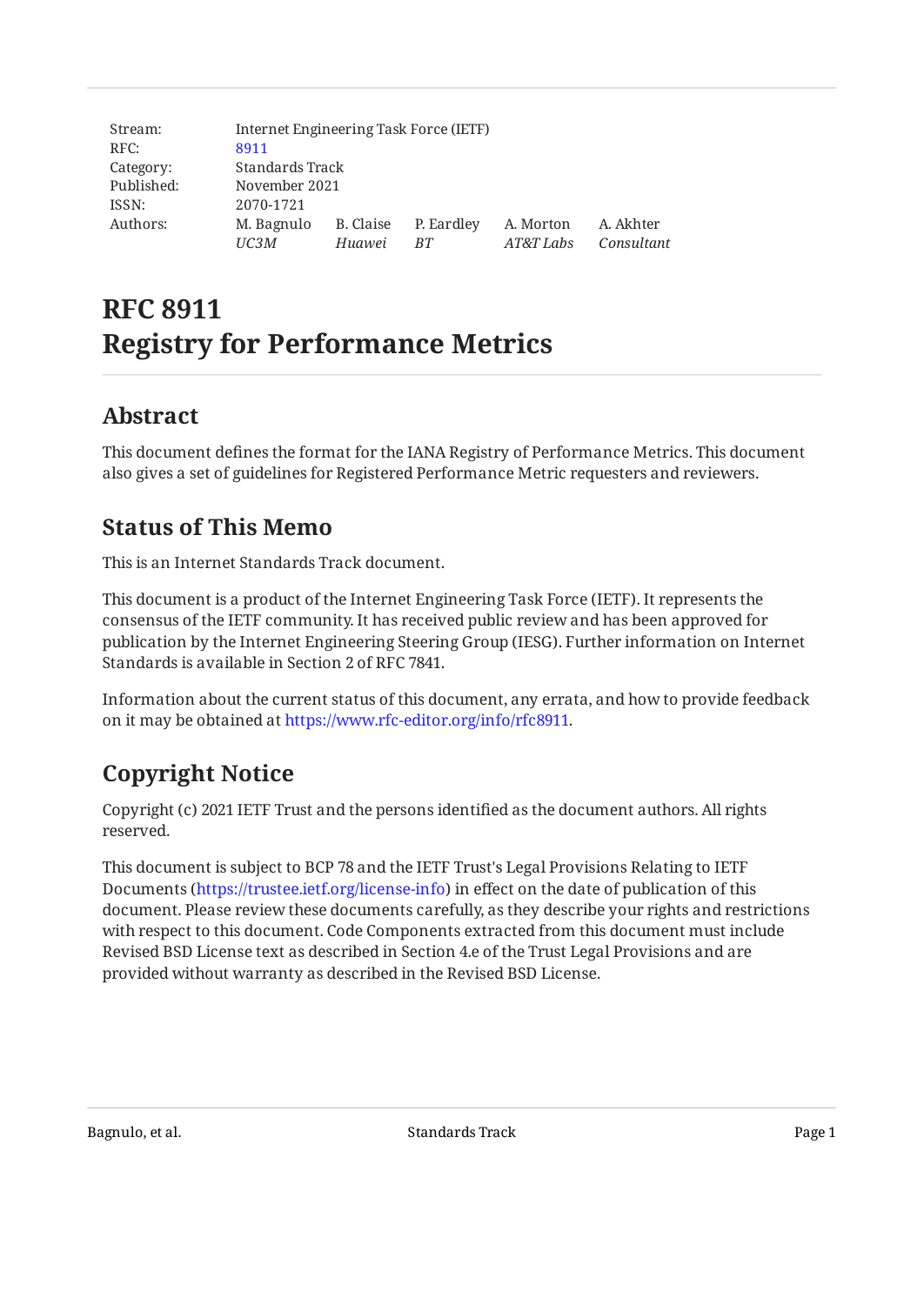## <span id="page-1-0"></span>**[Table of Contents](#page-1-0)**

- [1](#page-4-0). [Introduction](#page-4-0)
- [2](#page-5-0). [Terminology](#page-5-0)
- [3](#page-6-0). [Scope](#page-6-0)
- [4](#page-7-0). [Motivations for the Performance Metrics Registry](#page-7-0)
	- [4.1.](#page-7-1) [Interoperability](#page-7-1)
	- [4.2.](#page-8-0) [Single Point of Reference for Performance Metrics](#page-8-0)
	- [4.3.](#page-8-1) [Side Bene](#page-8-1)fits
- [5](#page-8-2). [Criteria for Performance Metrics Registration](#page-8-2)
- [6](#page-9-0). [Performance Metrics Registry: Prior Attempt](#page-9-0)
	- [6.1.](#page-9-1) [Why This Attempt Should Succeed](#page-9-1)
- [7](#page-10-0). Defi[nition of the Performance Metrics Registry](#page-10-0)
	- [7.1.](#page-11-0) [Summary Category](#page-11-0)
		- [7.1.1](#page-11-1). [Identi](#page-11-1)fier
		- [7.1.2](#page-12-0). [Name](#page-12-0)
		- [7.1.3](#page-15-0). [URI](#page-15-0)
		- [7.1.4](#page-16-0). [Description](#page-16-0)
		- [7.1.5](#page-16-1). [Reference](#page-16-1)
		- [7.1.6](#page-16-2). [Change Controller](#page-16-2)
		- [7.1.7](#page-16-3). [Version \(of Registry Format\)](#page-16-3)
	- [7.2.](#page-16-4) Metric Defi[nition Category](#page-16-4)
		- [7.2.1](#page-16-5). [Reference De](#page-16-5)finition
		- [7.2.2](#page-16-6). [Fixed Parameters](#page-16-6)
	- [7.3.](#page-17-0) [Method of Measurement Category](#page-17-0)
		- [7.3.1](#page-17-1). [Reference Method](#page-17-1)
		- [7.3.2](#page-17-2). [Packet Stream Generation](#page-17-2)
		- [7.3.3](#page-18-0). Traffi[c Filter](#page-18-0)
		- [7.3.4](#page-18-1). [Sampling Distribution](#page-18-1)
		- [7.3.5](#page-19-0). [Runtime Parameters](#page-19-0)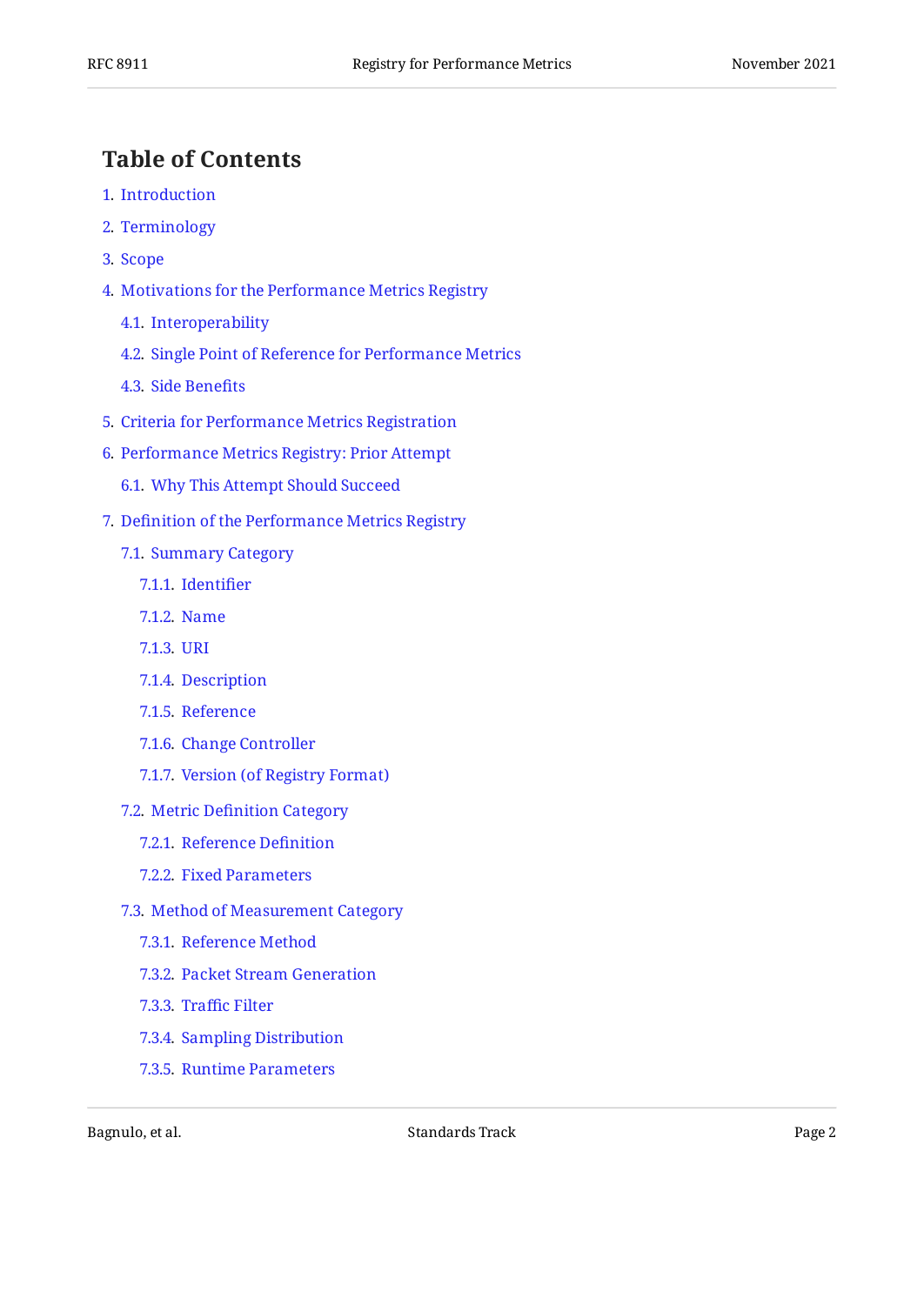- [7.3.6](#page-19-1). [Role](#page-19-1)
- [7.4.](#page-20-0) [Output Category](#page-20-0)
	- [7.4.1](#page-20-1). [Type](#page-20-1)
	- [7.4.2](#page-20-2). [Reference De](#page-20-2)finition
	- [7.4.3](#page-20-3). [Metric Units](#page-20-3)
	- [7.4.4](#page-20-4). [Calibration](#page-20-4)
- [7.5.](#page-21-0) [Administrative Information](#page-21-0)
	- [7.5.1](#page-21-1). [Status](#page-21-1)
	- [7.5.2](#page-21-2). [Requester](#page-21-2)
	- [7.5.3](#page-21-3). [Revision](#page-21-3)
	- [7.5.4](#page-21-4). [Revision Date](#page-21-4)
- [7.6.](#page-21-5) [Comments and Remarks](#page-21-5)
- [8](#page-21-6). [Processes for Managing the Performance Metrics Registry Group](#page-21-6)
	- [8.1.](#page-22-0) [Adding New Performance Metrics to the Performance Metrics Registry](#page-22-0)
	- [8.2.](#page-23-0) [Backward-Compatible Revision of Registered Performance Metrics](#page-23-0)
	- [8.3.](#page-24-0) [Non-Backward-Compatible Deprecation of Registered Performance Metrics](#page-24-0)
	- [8.4.](#page-25-0) [Obsolete Registry Entries](#page-25-0)
	- [8.5.](#page-25-1) [Registry Format Version and Future Changes/Extensions](#page-25-1)
- [9](#page-26-0). [Security Considerations](#page-26-0)
- [10](#page-26-1). [IANA Considerations](#page-26-1)
	- [10.1.](#page-26-2) [Registry Group](#page-26-2)
	- [10.2.](#page-27-0) [Performance Metrics Name Elements](#page-27-0)
	- [10.3.](#page-27-1) [New Performance Metrics Registry](#page-27-1)
- [11](#page-28-0). [Blank Registry Template](#page-28-0)
	- [11.1.](#page-29-0) [Summary](#page-29-0)
		- [11.1.1.](#page-29-1) [ID \(Identi](#page-29-1)fier)
		- [11.1.2.](#page-29-2) [Name](#page-29-2)
		- [11.1.3.](#page-29-3) [URI](#page-29-3)
		- [11.1.4.](#page-29-4) [Description](#page-29-4)
		- [11.1.5.](#page-29-5) [Reference](#page-29-5)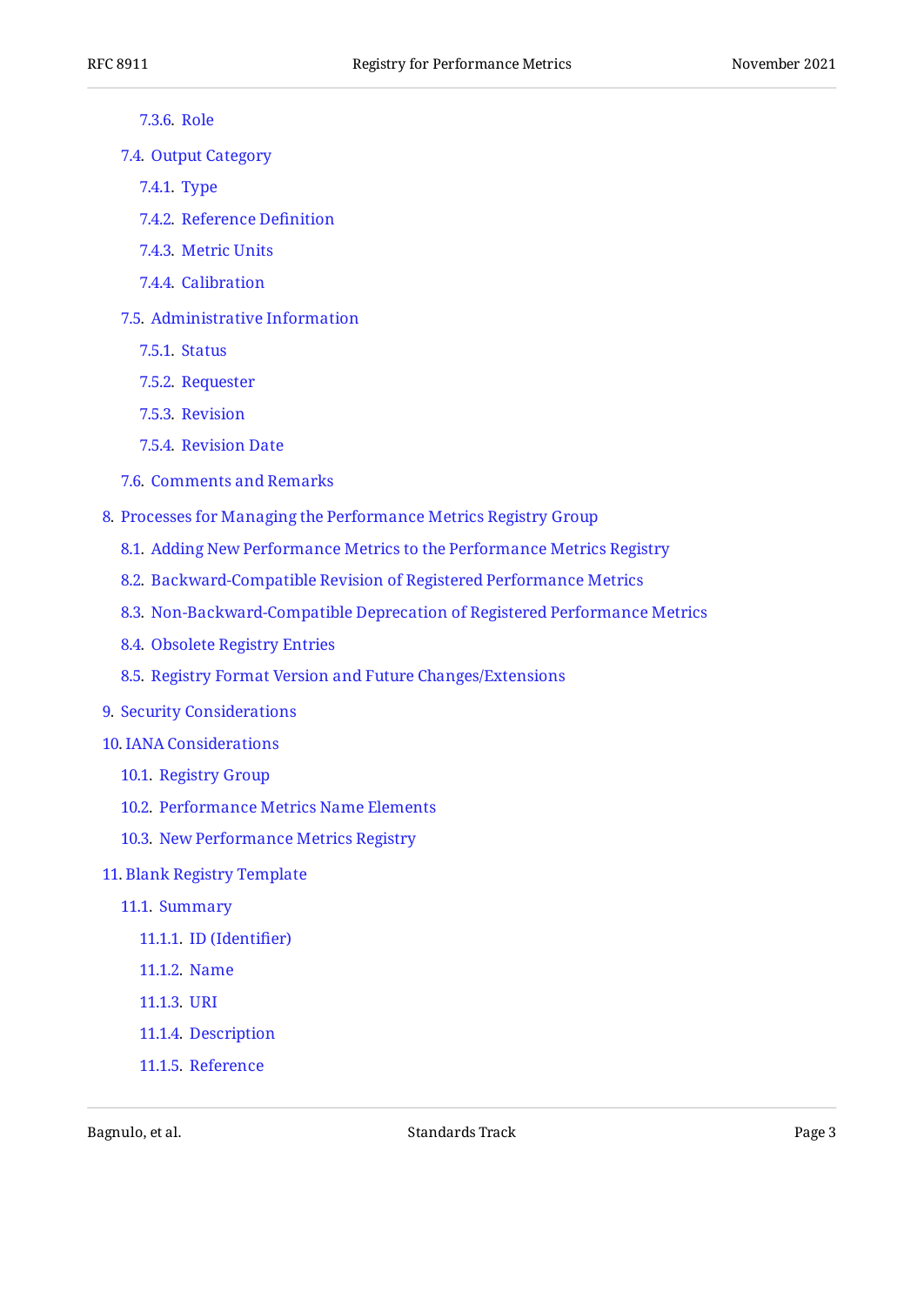| <b>RFC 8911</b>                      | Registry for Performance Metrics                | November 2021 |
|--------------------------------------|-------------------------------------------------|---------------|
| 11.1.6. Change Controller            |                                                 |               |
| 11.1.7. Version (of Registry Format) |                                                 |               |
| 11.2. Metric Definition              |                                                 |               |
| 11.2.1. Reference Definition         |                                                 |               |
| 11.2.2. Fixed Parameters             |                                                 |               |
| 11.3. Method of Measurement          |                                                 |               |
| 11.3.1. Reference Method             |                                                 |               |
| 11.3.2. Packet Stream Generation     |                                                 |               |
|                                      | 11.3.3. Traffic Filtering (Observation) Details |               |
| 11.3.4. Sampling Distribution        |                                                 |               |
|                                      | 11.3.5. Runtime Parameters and Data Format      |               |
| 11.3.6. Roles                        |                                                 |               |
| 11.4. Output                         |                                                 |               |
| 11.4.1. Type                         |                                                 |               |
| 11.4.2. Reference Definition         |                                                 |               |
| 11.4.3. Metric Units                 |                                                 |               |
| 11.4.4. Calibration                  |                                                 |               |
| 11.5. Administrative Items           |                                                 |               |
| 11.5.1. Status                       |                                                 |               |
| 11.5.2. Requester                    |                                                 |               |
| 11.5.3. Revision                     |                                                 |               |
| 11.5.4. Revision Date                |                                                 |               |
| 11.6. Comments and Remarks           |                                                 |               |
| 12. References                       |                                                 |               |
| 12.1. Normative References           |                                                 |               |
| 12.2. Informative References         |                                                 |               |
| Acknowledgments                      |                                                 |               |
| <b>Authors' Addresses</b>            |                                                 |               |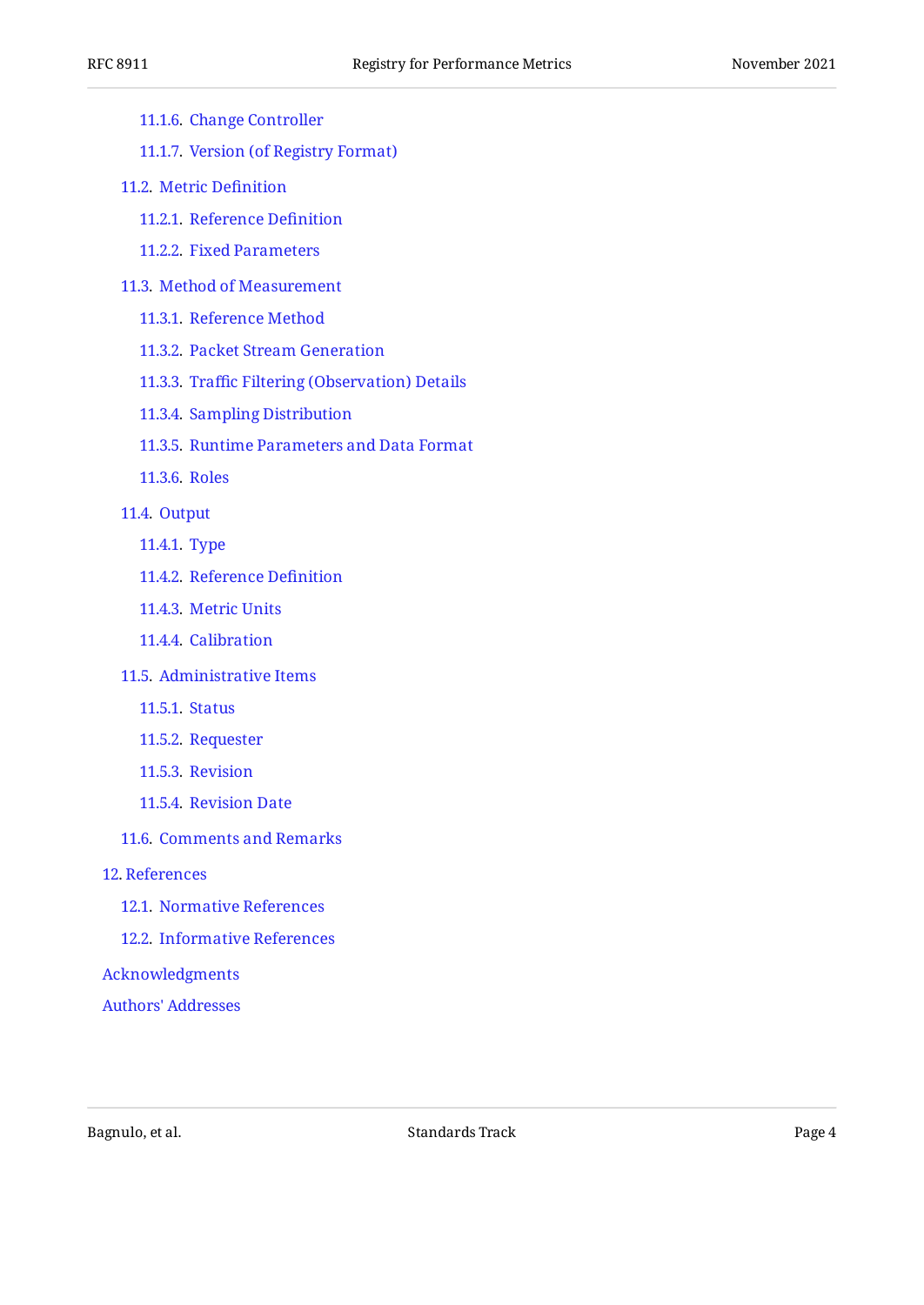## <span id="page-4-0"></span>**[1. Introduction](#page-4-0)**

The IETF specifies and uses Performance Metrics of protocols and applications transported over its protocols. Performance Metrics are an important part of network operations using IETF protocols, and [\[RFC6390\]](#page-31-7) specifies guidelines for their development.

The definition and use of Performance Metrics in the IETF have been fostered in various working groups (WGs). Most notably:

- The "IP Performance Metrics" (IPPM) WG is the WG primarily focusing on Performance Metrics definition at the IETF.
- The "Benchmarking Methodology" WG (BMWG) defines many Performance Metrics for use in laboratory benchmarking of internetworking technologies.
- The "Metric Blocks for use with RTCP's Extended Report Framework" (XRBLOCK) WG (concluded) specified many Performance Metrics related to "RTP Control Protocol Extended Reports (RTCP XR)" [RFC3611], which establishes a framework to allow new information to be conveyed in RTCP, supplementing the original report blocks defined in "RTP: A Transport Protocol for Real-Time Applications" [RFC3550].
- The "IP Flow Information eXport" (IPFIX) WG (concluded) specified an Internet Assigned Numbers Authority (IANA) process for new Information Elements. Some Information Elements related to Performance Metrics are proposed on a regular basis.
- The "Performance Metrics for Other Layers" (PMOL) WG (concluded) defined some Performance Metrics related to Session Initiation Protocol (SIP) voice quality [RFC6035].

It is expected that more Performance Metrics will be defined in the future -- not only IP-based metrics but also metrics that are protocol specific and application specific.

Despite the importance of Performance Metrics, there are two related problems for the industry:

- $\bullet$  First, ensuring that when one party requests that another party measure (or report or in some way act on) a particular Performance Metric, both parties have exactly the same understanding of what Performance Metric is being referred to.
- $\bullet$  Second, discovering which Performance Metrics have been specified, to avoid developing a new Performance Metric that is very similar but not quite interoperable.

These problems can be addressed by creating a Registry for Performance Metrics with the Internet Assigned Numbers Authority (IANA). As such, this document defines the new IANA Registry for Performance Metrics.

Per this document, IANA has created and now maintains the Performance Metrics Registry, according to the maintenance procedures and the format defined in the sections below. The resulting Performance Metrics Registry is for use by the IETF and others. Although the Registry formatting specifications herein are primarily for Registry creation by IANA, any other organization that wishes to create a Performance Metrics Registry may use the same formatting specifications for their purposes. The authors make no guarantee of the Registry format's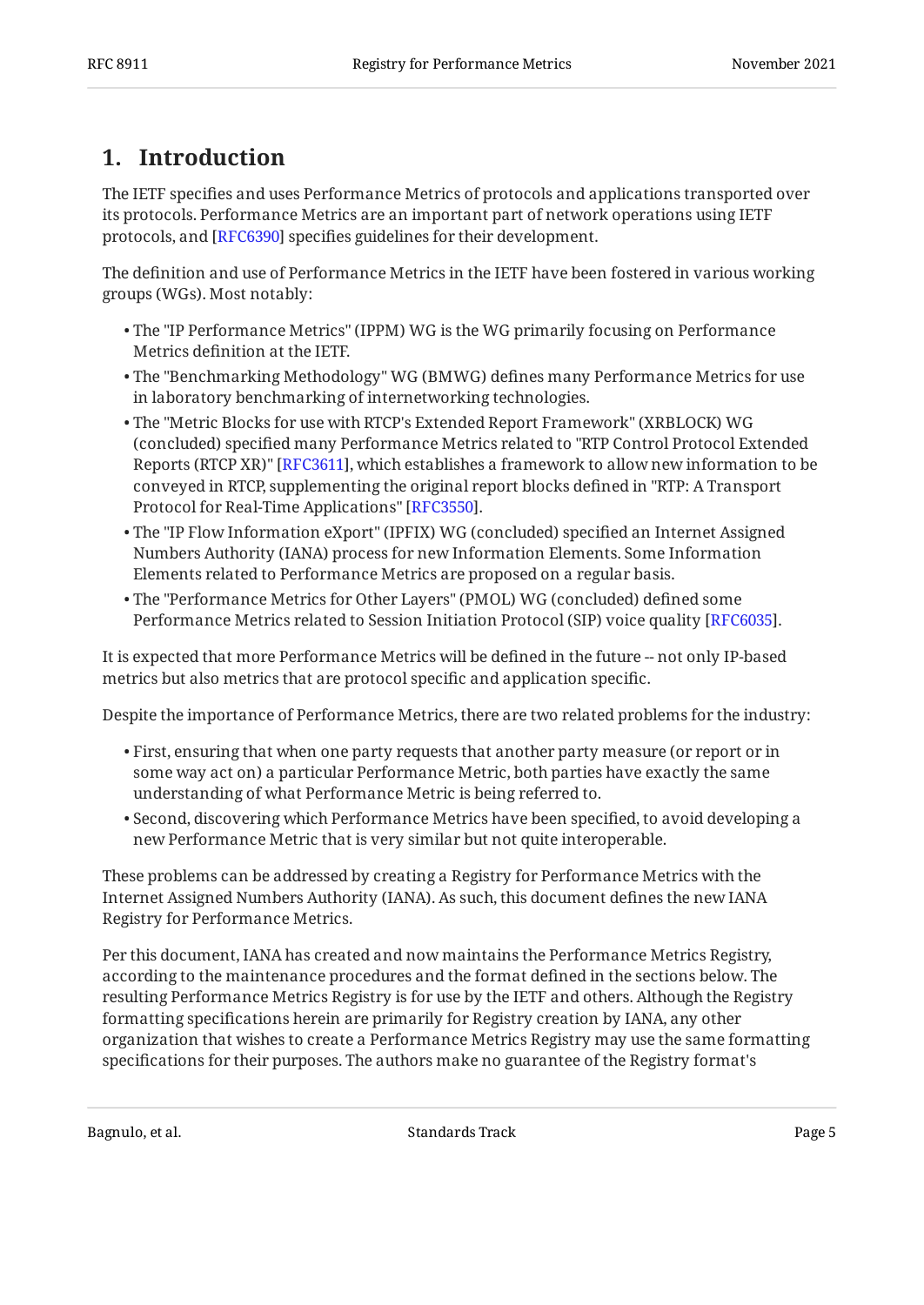applicability to any possible set of Performance Metrics envisaged by other organizations, but we encourage others to apply it. In the remainder of this document, unless we explicitly say otherwise, we will refer to the IANA-maintained Performance Metrics Registry as simply the Performance Metrics Registry.

## <span id="page-5-0"></span>**[2. Terminology](#page-5-0)**

The key words "MUST", "MUST NOT", "REQUIRED", "SHALL", "SHALL NOT", "SHOULD", "SHOULD NOT", "**RECOMMENDED", "NOT RECOMMENDED", "MAY",** and "OPTIONAL" in this document are to be interpreted as described in BCP 14 [RFC2119] [RFC8174] when, and only when, they appear in all capitals, as shown here.

- Performance Metric: A quantitative measure of performance, targeted to an IETF-specified protocol or targeted to an application transported over an IETF-specified protocol. Examples of Performance Metrics are the FTP response time for a complete file download, the DNS Response time to resolve the IP address(es), a database logging time, etc. This definition is consistent with the definition of a metric in [RFC2330] and broader than the definition of a Performance Metric in [RFC6390].
- Registered Performance Metric: A Performance Metric expressed as an entry in the Performance Metrics Registry, administered by IANA. Such a Performance Metric has met all of the Registry review criteria defined in this document in order to be included in the Registry.
- Performance Metrics Registry: The IANA Registry containing Registered Performance Metrics.
- Proprietary Registry: A set of metrics that are registered in a proprietary Registry, as opposed to the Performance Metrics Registry.
- Performance Metrics Experts: A group of designated experts [RFC8126] selected by the IESG to validate the Performance Metrics before updating the Performance Metrics Registry. The Performance Metrics Experts work closely with IANA.
- Parameter: An input factor defined as a variable in the definition of a Performance Metric. A Parameter is a numerical or other specified factor forming one of a set that defines a metric or sets the conditions of its operation. All Parameters must be known in order to make a measurement using a metric and interpret the results. There are two types of Parameters: Fixed and Runtime. For the Fixed Parameters, the value of the variable is specified in the Performance Metrics Registry Entry and different Fixed Parameter values results in different Registered Performance Metrics. For the Runtime Parameters, the value of the variable is defined when the Metric Measurement Method is executed and a given Registered Performance Metric supports multiple values for the Parameter. Although Runtime Parameters do not change the fundamental nature of the Performance Metric's definition, some have substantial influence on the network property being assessed and interpretation of the results.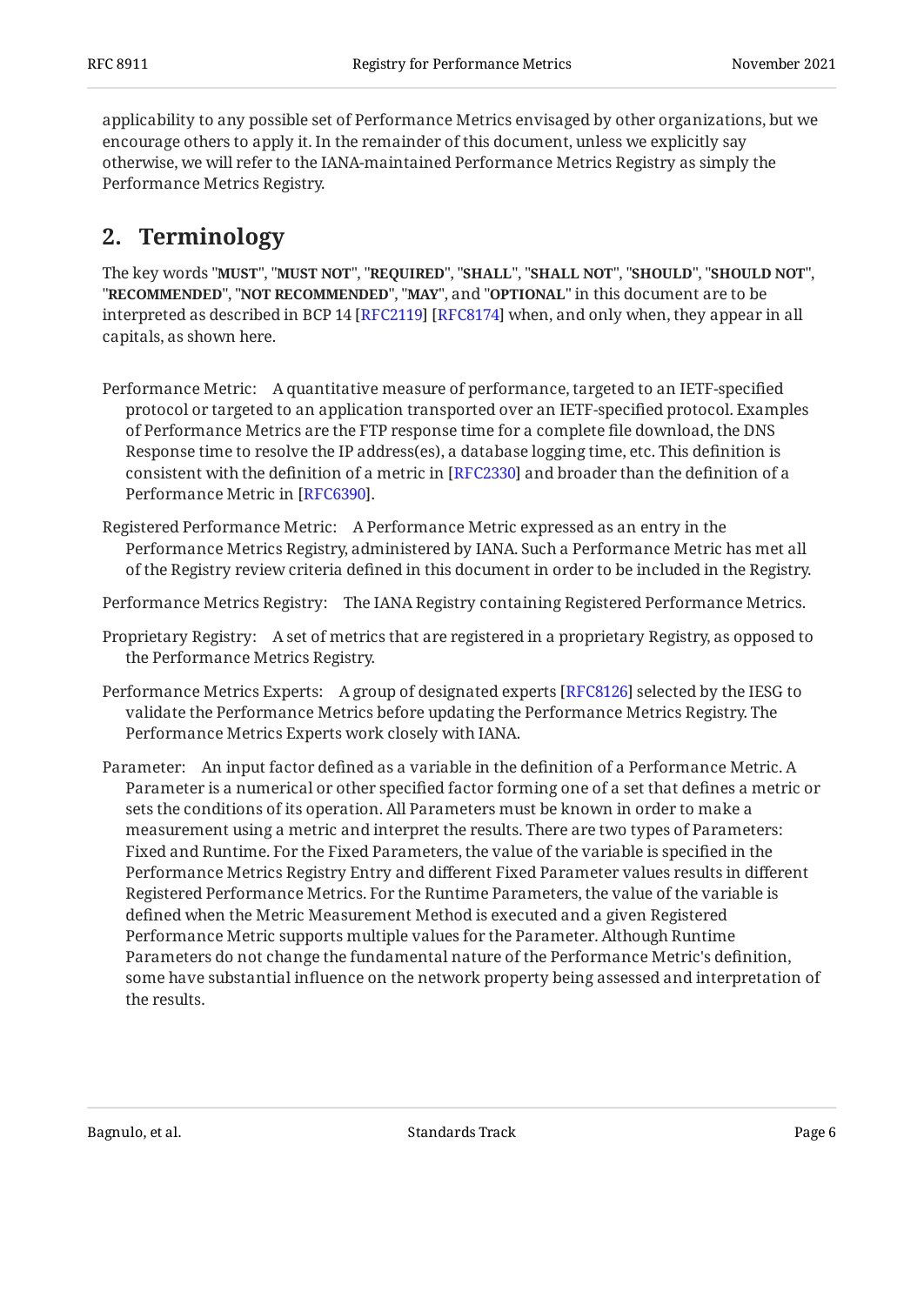Note: Consider the case of packet loss in the following two Active Measurement Method cases. The first case is packet loss as background loss where the Runtime Parameter set includes a very sparse Poisson stream and only characterizes the times when packets were lost. Actual user streams likely see much higher loss at these times, due to tail drop or radio errors. The second case is packet loss ratio as the complimentary probability of delivery ratio where the Runtime Parameter set includes a very dense, bursty stream, and characterizes the loss experienced by a stream that approximates a user stream. These are both "Loss metrics", but the difference in interpretation of the results is highly dependent on the Runtime Parameters (at least), to the extreme where we are actually using loss ratio to infer its complimentary probability: delivery ratio.

- Active Measurement Methods: Methods of Measurement conducted on traffic that serves only the purpose of measurement and is generated for that reason alone, and whose traffic characteristics are known a priori. The complete definition of Active Methods is specified in [Section 3.4](https://www.rfc-editor.org/rfc/rfc7799#section-3.4) of [\[RFC7799\]](#page-32-6). Examples of Active Measurement Methods are the Measurement Methods for the one-way delay metric defined in [RFC7679] and the round-trip delay metric defined in [RFC2681].
- Passive Measurement Methods: Methods of Measurement conducted on network traffic, generated by either (1) the end users or (2) network elements that would exist regardless of whether the measurement was being conducted or not. The complete definition of Passive Methodsis specified in Section 3.6 of [RFC7799]. One characteristic of Passive Measurement Methods is that sensitive information may be observed and, as a consequence, stored in the measurement system.
- Hybrid Measurement Methods: Methods of Measurement that use a combination of Active Methods and Passive Methods, to assess Active Metrics, Passive Metrics, or new metrics derived from the a priori knowledge and observations of the stream of interest. The complete definitionof Hybrid Methods is specified in Section 3.8 of [RFC7799].

## <span id="page-6-0"></span>**[3. Scope](#page-6-0)**

This document is intended for two different audiences:

- For those preparing a candidate Performance Metric, it provides criteria that the proposal 1. **SHOULD** meet (see [Section 5](#page-8-2)). It also provides instructions for writing the text for each column of the candidate Performance Metric and the references required for the new Performance Metrics Registry Entry (up to and including the publication of one or more immutable documents such as an RFC) (see [Section 7\)](#page-10-0).
- 2. For the appointed Performance Metrics Experts and for IANA personnel administering the new IANA Performance Metrics Registry, it defines a set of acceptance criteria against which a candidate Registered Performance Metric should be evaluated, and requirements for the composition of a candidate Performance Metric Registry Entry.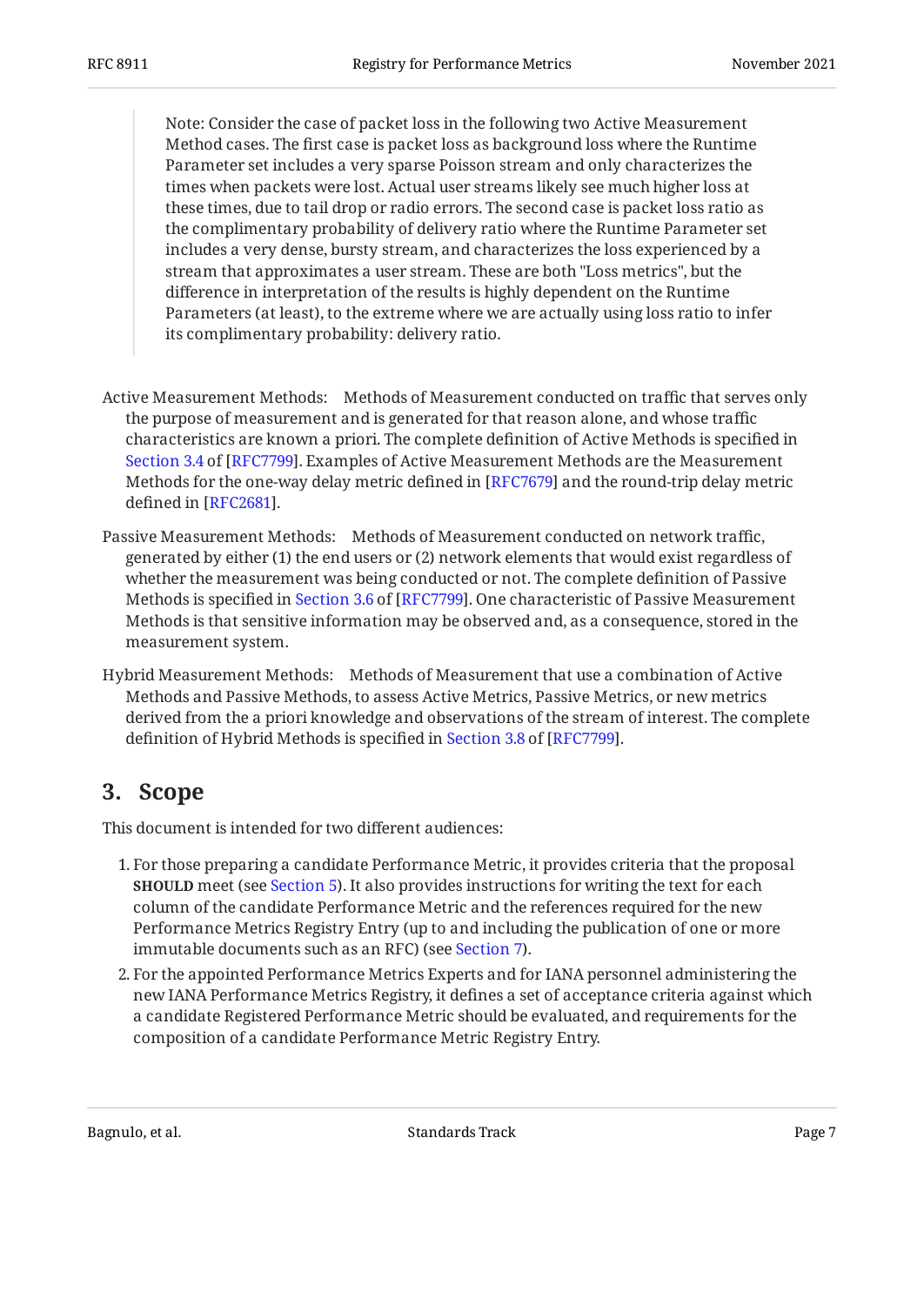Other organizations that standardize performance metrics are encouraged to use the process defined in this memo to propose a candidate Registered Performance Metric. In addition, this document may be useful for other organizations who are defining a Performance Metrics Registry of their own and may reuse the features of the Performance Metrics Registry defined in this document.

This Performance Metrics Registry is applicable to Performance Metrics derived from Active Measurement, Passive Measurement, and any other form of Performance Metric. This Registry is designed to encompass Performance Metrics developed throughout the IETF and especially for the technologies specified in the following working groups: IPPM, XRBLOCK, IPFIX, and BMWG. This document analyzes a prior attempt to set up a Performance Metrics Registry and the reasons why this design was inadequate [RFC6248].

<span id="page-7-0"></span>[[RFC8912\]](#page-33-3) populates the new Registry with the initial set of entries.

## **[4. Motivations for the Performance Metrics Registry](#page-7-0)**

<span id="page-7-1"></span>In this section, we detail several motivations for the Performance Metrics Registry.

### **[4.1. Interoperability](#page-7-1)**

As with any IETF Registry, the primary intention is to manage the registration of Identifiers for use within one or more protocols. In the particular case of the Performance Metrics Registry, there are two types of protocols that will use the Performance Metrics in the Performance Metrics Registry during their operation (by referring to the index values):

- Control Protocol: This type of protocol is used to allow one entity to request that another entity perform a measurement using a specific metric defined by the Performance Metrics Registry. One particular example is the Large-scale Measurement of Broadband Performance (LMAP) framework [RFC7594]. Using the LMAP terminology, the Performance Metrics Registry is used in the LMAP Control Protocol to allow a Controller to schedule a Measurement Task for one or more Measurement Agents. In order to enable this use case, the entries in the Performance Metrics Registry must be sufficiently defined to allow a Measurement Agent implementation to trigger a specific Measurement Task upon the reception of a Control Protocol message. This requirement heavily constrains the types of entries that are acceptable for the Performance Metrics Registry.
- Report Protocol: This type of protocol is used to allow an entity to report Measurement Results to another entity. By referencing to a specific Registered Performance Metric, it is possible to properly characterize the Measurement Result data being reported. Using the LMAP terminology, the Performance Metrics Registry is used in the LMAP Report Protocol to allow a Measurement Agent to report Measurement Results to a Collector.

It should be noted that the LMAP framework explicitly allows for using not only the IANAmaintained Performance Metrics Registry but also other registries containing Performance Metrics, i.e., either (1) registries defined by other organizations or (2) private registries. However,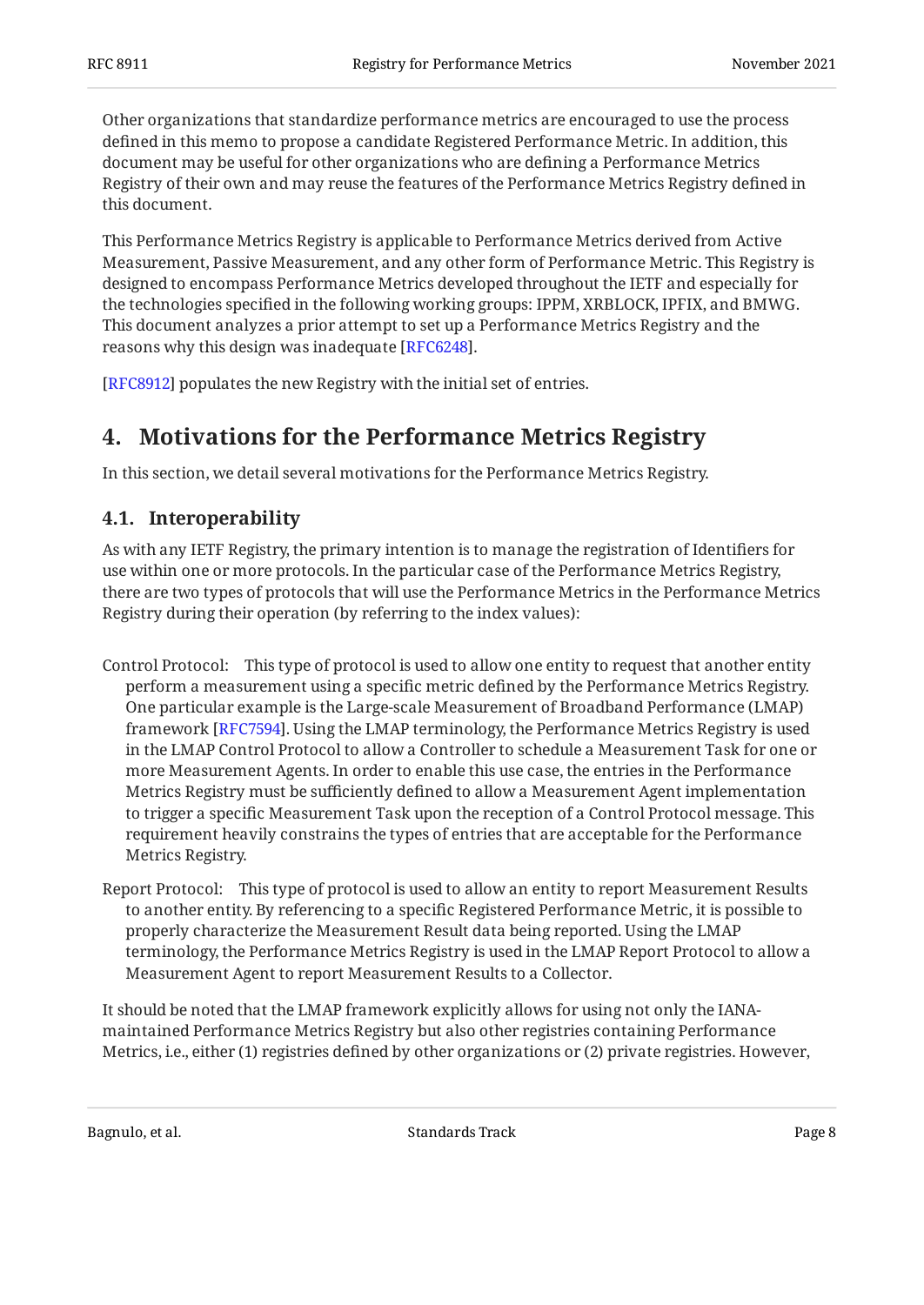others who are creating registries to be used in the context of an LMAP framework are encouraged to use the Registry format defined in this document, because this makes it easier for developers of LMAP Measurement Agents to programmatically use information found in those other registries' entries.

### <span id="page-8-0"></span>**[4.2. Single Point of Reference for Performance Metrics](#page-8-0)**

A Performance Metrics Registry serves as a single point of reference for Performance Metrics defined in different working groups in the IETF. As we mentioned earlier, there are several working groups that define Performance Metrics in the IETF, and it is hard to keep track of all of them. This results in multiple definitions of similar Performance Metrics that attempt to measure the same phenomena but in slightly different (and incompatible) ways. Having a Registry would allow the IETF community and others to have a single list of relevant Performance Metrics defined by the IETF (and others, where appropriate). The single list is also an essential aspect of communication about Performance Metrics, where different entities that request measurements, execute measurements, and report the results can benefit from a common understanding of the referenced Performance Metric.

### <span id="page-8-1"></span>**[4.3. Side Bene](#page-8-1)fits**

There are a couple of side benefits of having such a Registry. First, the Performance Metrics Registry could serve as an inventory of useful and used Performance Metrics that are normally supported by different implementations of Measurement Agents. Second, the results of measurements using the Performance Metrics should be comparable even if they are performed by different implementations and in different networks, as the Performance Metric is properly defined. BCP 176 [RFC6576] examines whether the results produced by independent implementations are equivalent in the context of evaluating the completeness and clarity of metric specifications. [[RFC6576\]](#page-31-10) is a BCP [\[RFC2026](#page-31-11)] that defines the Standards Track advancement testing for (Active) IPPM Metrics, and the same process will likely suffice to determine whether Registered Performance Metrics are sufficiently well specified to result in comparable (or equivalent) results. If a Registered Performance Metric has undergone such testing, this **SHOULD** be noted in "Comments and Remarks" (see [Section 7.6](#page-21-5)), with a reference to the test results.

## <span id="page-8-2"></span>**[5. Criteria for Performance Metrics Registration](#page-8-2)**

It is neither possible nor desirable to populate the Performance Metrics Registry with all combinations of Parameters of all Performance Metrics. A Registered Performance Metric **SHOULD** be:

- 1. Interpretable by the human user.
- Implementable by the software or hardware designer. 2.
- 3. Deployable by network operators.
- Accurate in terms of producing equivalent results, and for interoperability and deployment 4. across vendors.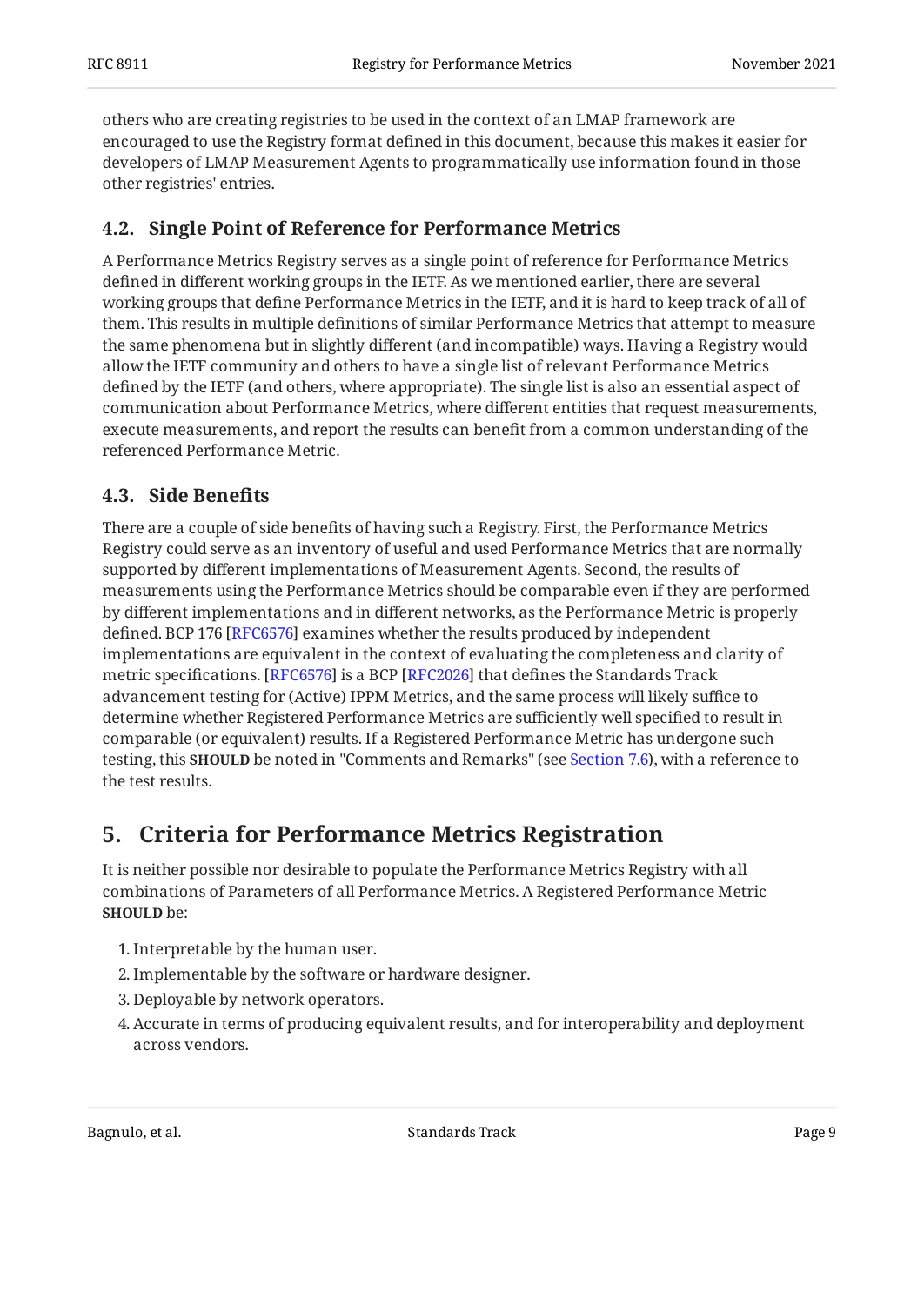- 5. Operationally useful, so that it has significant industry interest and/or has seen deployment.
- 6. Sufficiently tightly defined, so that different values for the Runtime Parameters do not change the fundamental nature of the measurement or change the practicality of its implementation.

In essence, there needs to be evidence that (1) a candidate Registered Performance Metric has significant industry interest or has seen deployment and (2) there is agreement that the candidate Registered Performance Metric serves its intended purpose.

## <span id="page-9-0"></span>**[6. Performance Metrics Registry: Prior Attempt](#page-9-0)**

There was a previous attempt to define a Metrics Registry [RFC4148]. However, it was obsoleted by [RFC6248] because it was "found to be insufficiently detailed to uniquely identify IPPM metrics... [there was too much] variability possible when characterizing a metric exactly", which led to the IPPM Metrics Registry defined in [RFC4148] having "very few users, if any."

Three interesting additional quotes from [RFC6248] might help to understand the issues related to that registry.

- "It is not believed to be feasible or even useful to register every possible combination of Type 1. P, metric parameters, and Stream parameters using the current structure of the IPPM Metrics Registry."
- "The current registry structure has been found to be insufficiently detailed to uniquely 2. identify IPPM metrics."
- "Despite apparent efforts to find current or even future users, no one responded to the call for 3. interest in the RFC 4148 registry during the second half of 2010."

The current approach learns from this by tightly defining each Registered Performance Metric with only a few variable (Runtime) Parameters to be specified by the measurement designer, if any. The idea is that entries in the Performance Metrics Registry stem from different Measurement Methods that require input (Runtime) Parameters to set factors like Source and Destination addresses (which do not change the fundamental nature of the measurement). The downside of this approach is that it could result in a large number of entries in the Performance Metrics Registry. There is agreement that less is more in this context -- it is better to have a reduced set of useful metrics rather than a large set of metrics, some with questionable usefulness.

### <span id="page-9-1"></span>**[6.1. Why This Attempt Should Succeed](#page-9-1)**

As mentioned in the previous section, one of the main issues with the previous Registry was that the metrics contained in the Registry were too generic to be useful. This document specifies stricter criteria for Performance Metric registration (see [Section 5\)](#page-8-2) and imposes a group of Performance Metrics Experts that will provide guidelines to assess if a Performance Metric is properly specified.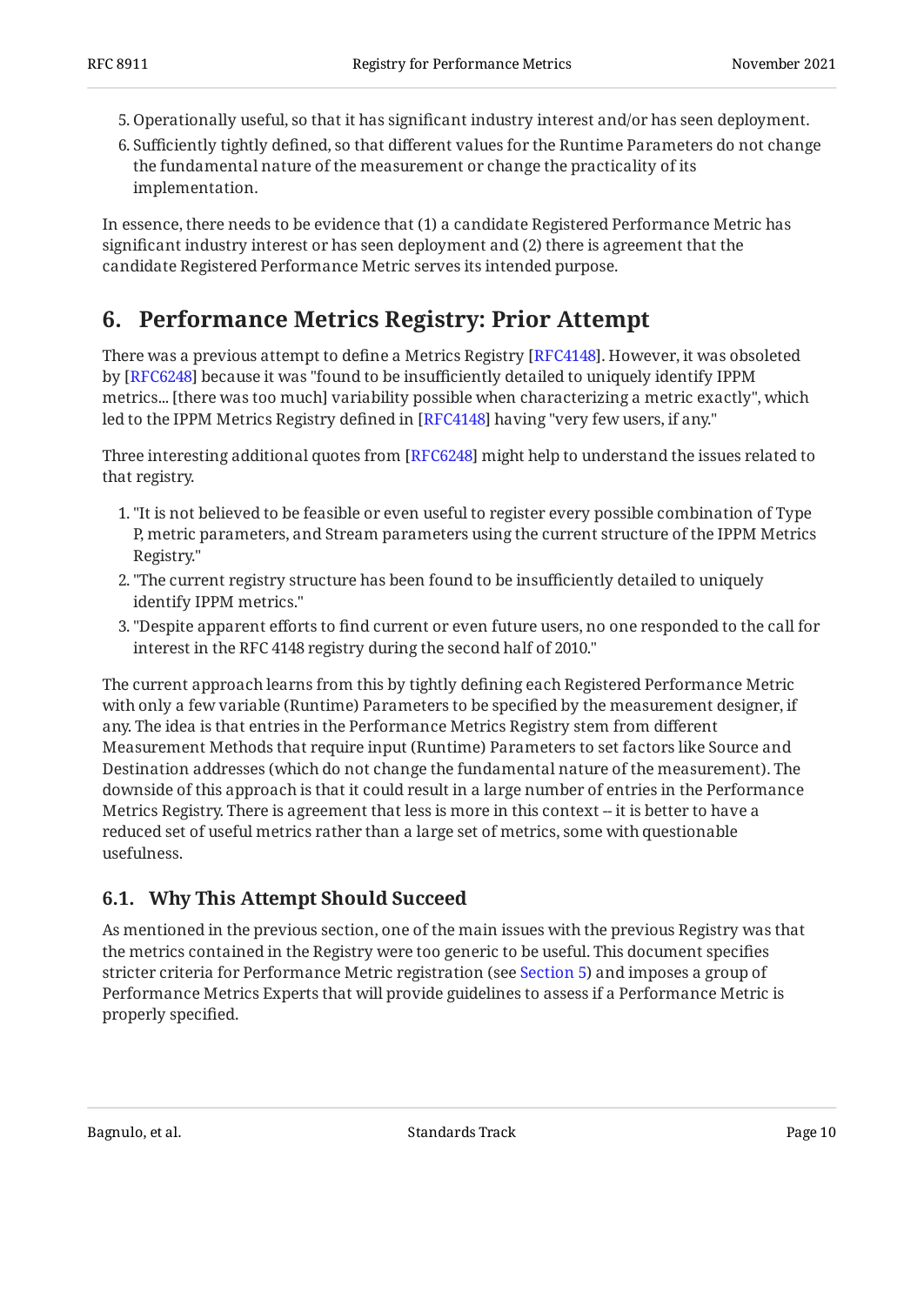Another key difference between this attempt and the previous one is that in this case there is at least one clear user for the Performance Metrics Registry: the LMAP framework and protocol. Because the LMAP protocol will use the Performance Metrics Registry values in its operation, this actually helps to determine if a metric is properly defined -- in particular, since we expect that the LMAP Control Protocol will enable a Controller to request that a Measurement Agent perform a measurement using a given metric by embedding the Performance Metrics Registry Identifier in the protocol. Such a metric and method are properly specified if they are defined well enough so that it is possible (and practical) to implement them in the Measurement Agent. This was the failure of the previous attempt: a Registry Entry with an undefined Type-P ( [Section 13](https://www.rfc-editor.org/rfc/rfc2330#section-13) of [[RFC2330\]](#page-31-9)) allows measurement results to vary significantly.

## <span id="page-10-0"></span>**[7. D](#page-10-0)efi[nition of the Performance Metrics Registry](#page-10-0)**

This Performance Metrics Registry is applicable to Performance Metrics used for Active Measurement, Passive Measurement, and any other form of Performance Measurement. Each category of measurement has unique properties, so some of the columns defined below are not applicable for a given metric category. In this case, the column(s) **SHOULD** be populated with the "N/A" value (Not Applicable). However, the "N/A" value **MUST NOT** be used by any metric in the following columns: Identifier, Name, URI, Status, Requester, Revision, Revision Date, Description. In the future, a new category of metrics could require additional columns, and adding new columns is a recognized form of Registry extension. The specification defining the new column(s) give general guidelines for populating the new column(s) for existing entries. **MUST**

The columns of the Performance Metrics Registry are defined below. The columns are grouped into "Categories" to facilitate the use of the Registry. Categories are described at the "Section 7.x" heading level, and columns are described at the "Section 7.x.y" heading level. The figure below illustrates this organization. An entry (row) therefore gives a complete description of a Registered Performance Metric.

Each column serves as a checklist item and helps to avoid omissions during registration and Expert Review [RFC8126].

Registry Categories and Columns are shown below in this format:

```
 Category
 ------------------...
 Column | Column |...
```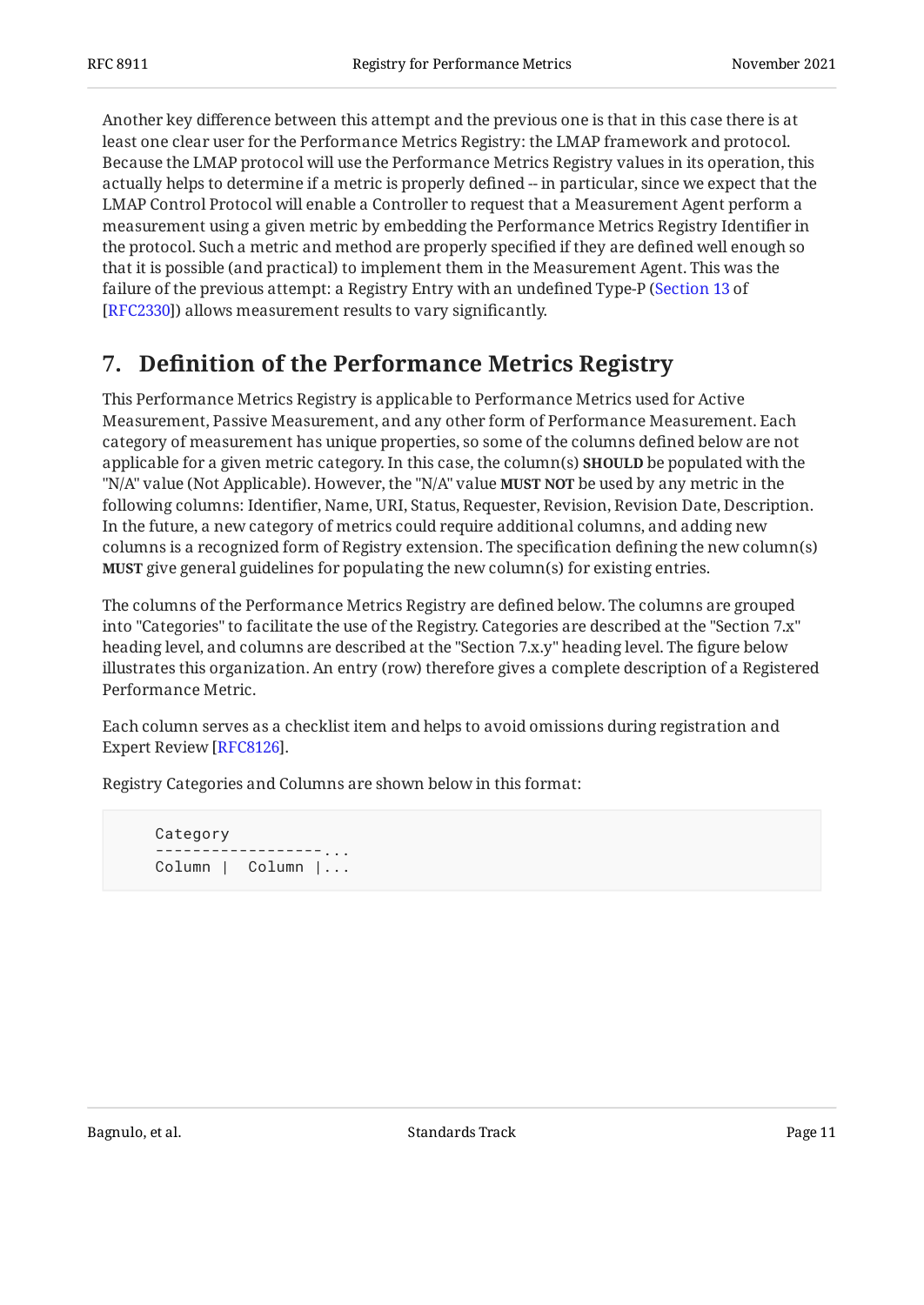```
Summary
               ----------------------------------------------------------------
Identifier | Name | URI | Desc. | Reference | Change | Ver |
           | | | | | Controller |
Metric Definition
-----------------------------------------
Reference Definition | Fixed Parameters |
Method of Measurement
---------------------------------------------------------------------
Reference | Packet | Traffic | Sampling | Runtime | Role |
Method | Stream | Filter | Distribution | Parameters | |
          | Generation |
Output
-----------------------------------------
Type | Reference | Units | Calibration |
     | Definition | |
Administrative Information
-------------------------------------
Status | Requester | Rev | Rev. Date |
Comments and Remarks
--------------------
```
<span id="page-11-0"></span>There is a blank template of the Registry template provided in [Section 11](#page-28-0) of this memo.

### <span id="page-11-1"></span>**[7.1. Summary Category](#page-11-0)**

#### **[7.1.1. Identi](#page-11-1)fier**

This column provides a numeric Identifier for the Registered Performance Metric. The Identifier of each Registered Performance Metric **MUST** be unique. Note that revising a Metric according to the process in [Section 8.2](#page-23-0) creates a new entry in the Performance Metrics Registry with the same identifier.

The Registered Performance Metric unique Identifier is an unbounded integer (range 0 to infinity).

The Identifier 0 should be Reserved. The Identifier values from 64512 to 65535 are reserved for private or experimental use, and the user may encounter overlapping uses.

When adding new Registered Performance Metrics to the Performance Metrics Registry, IANA **SHOULD** assign the lowest available Identifier to the new Registered Performance Metric.

If a Performance Metrics Expert providing review determines that there is a reason to assign a specific numeric Identifier, possibly leaving a temporary gap in the numbering, then the Performance Metrics Expert **SHALL** inform IANA of this decision.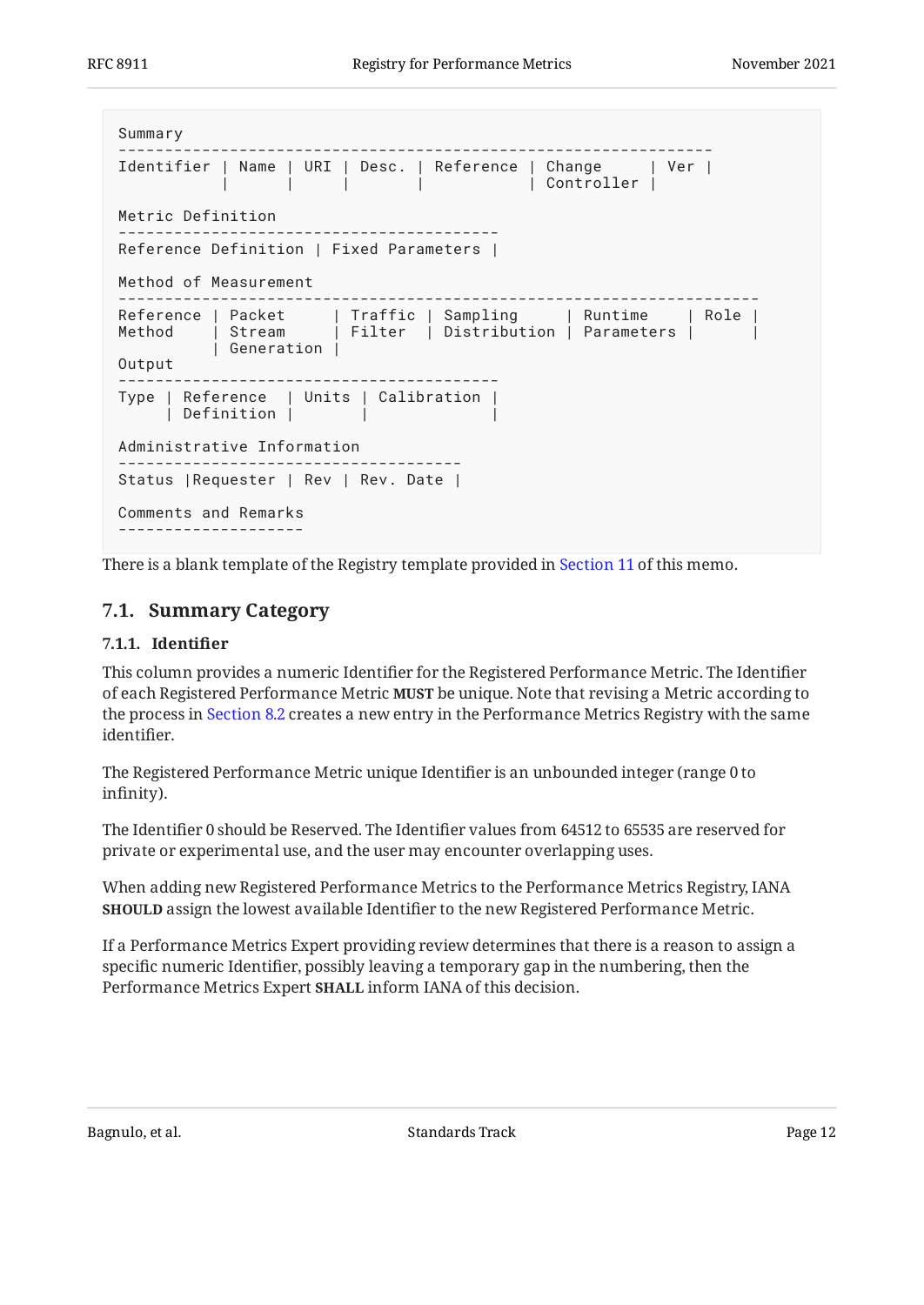### <span id="page-12-0"></span>**[7.1.2. Name](#page-12-0)**

As the Name of a Registered Performance Metric is the first thing a potential human implementer will use when determining whether it is suitable for their measurement study, it is important to be as precise and descriptive as possible. In the future, users will review the Names to determine if the metric they want to measure has already been registered, or if a similar entry is available, as a basis for creating a new entry.

Names are composed of the following elements, separated by an underscore character " ":

MetricType\_Method\_SubTypeMethod\_... Spec\_Units\_Output

MetricType: A combination of the directional properties and the metric measured, such as and not limited to:

<span id="page-12-1"></span>

| RTDelay             | Round-Trip Delay                     |
|---------------------|--------------------------------------|
| <b>RTDNS</b>        | Response Time Domain Name Service    |
| <b>RLDNS</b>        | Response Loss Domain Name Service    |
| OWDelay             | One-Way Delay                        |
| RTL <sub>0</sub> SS | Round-Trip Loss                      |
| OWL <sub>oss</sub>  | One-Way Loss                         |
| <b>OWPDV</b>        | One-Way Packet Delay Variation       |
| <b>OWIPDV</b>       | One-Way Inter-Packet Delay Variation |
| OWReorder           | One-Way Packet Reordering            |
| OWDuplic            | One-Way Packet Duplication           |
| <b>OWBTC</b>        | One-Way Bulk Transport Capacity      |
| <b>OWMBM</b>        | One-Way Model-Based Metric           |
| SPMonitor           | Single-Point Monitor                 |
| MPMonitor           | Multi-Point Monitor                  |
| Table 1             |                                      |

Method: One of the methods defined in [\[RFC7799\]](#page-32-6), such as and not limited to: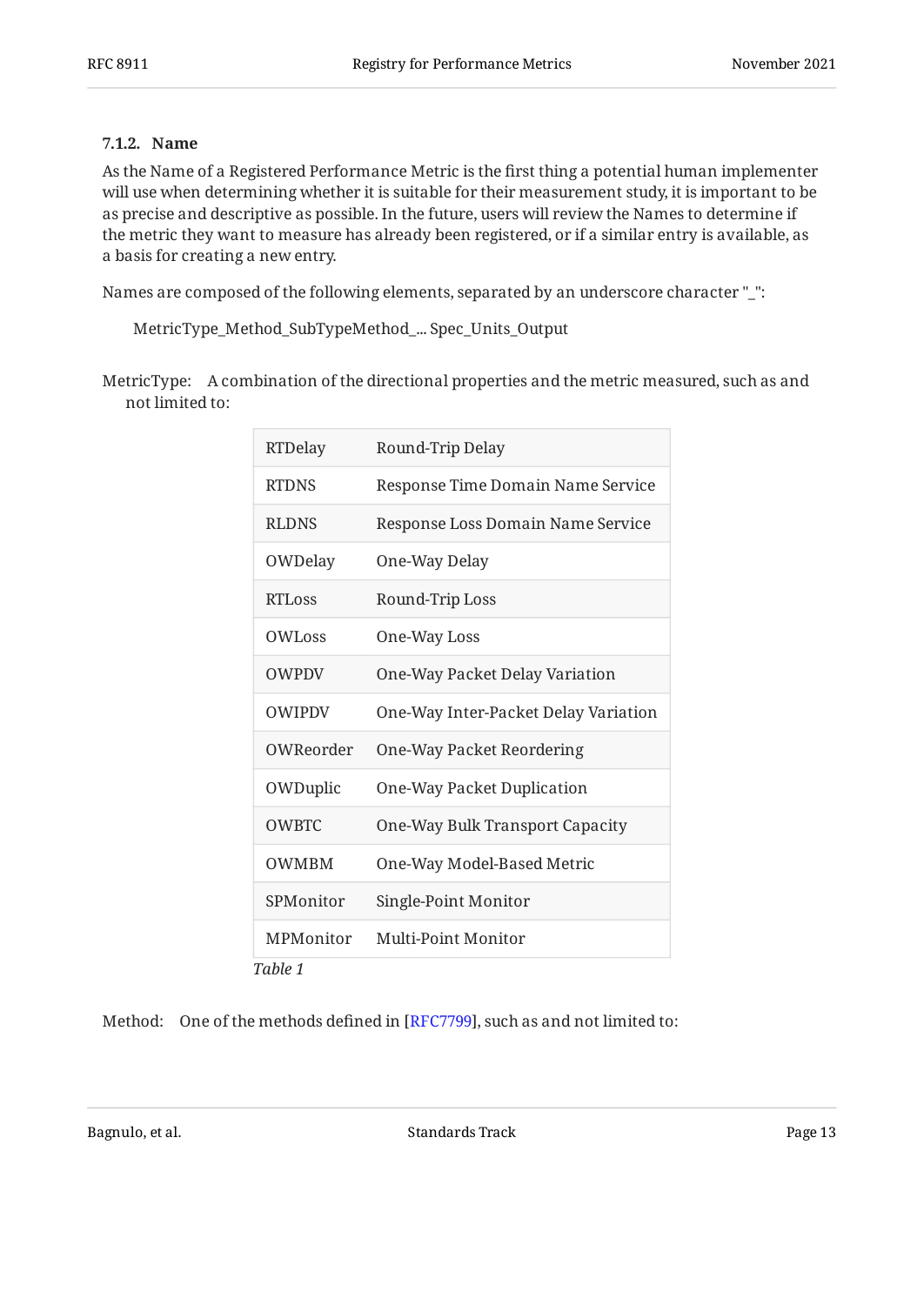<span id="page-13-0"></span>

| Active      | depends on a dedicated measurement packet stream and observations of the<br>stream as described in [RFC7799]                         |
|-------------|--------------------------------------------------------------------------------------------------------------------------------------|
| Passive     | depends *solely* on observation of one or more existing packet streams as<br>described in [RFC7799]                                  |
| HybridType1 | Hybrid Type I observations on one stream that combine both Active Methods<br>and Passive Methods as described in [RFC7799]           |
| HybridType2 | Hybrid Type II observations on two or more streams that combine both<br>Active Methods and Passive Methods as described in [RFC7799] |
| Spatial     | spatial metric as described in [RFC5644]                                                                                             |
| Table 2     |                                                                                                                                      |

SubTypeMethod: One or more subtypes to further describe the features of the entry, such as and not limited to:

<span id="page-13-1"></span>

| <b>ICMP</b>    | <b>Internet Control Message Protocol</b>                                                    |
|----------------|---------------------------------------------------------------------------------------------|
| IP             | <b>Internet Protocol</b>                                                                    |
| <b>DSCPxx</b>  | where xx is replaced by a Diffserv code point                                               |
| <b>UDP</b>     | <b>User Datagram Protocol</b>                                                               |
| <b>TCP</b>     | <b>Transport Control Protocol</b>                                                           |
| QUIC           | QUIC transport protocol                                                                     |
| <b>HS</b>      | Hand-Shake, such as TCP's 3-way HS                                                          |
| Poisson        | packet generation using Poisson distribution                                                |
| Periodic       | periodic packet generation                                                                  |
| SendOnRcv      | sender keeps one packet in transit by sending when previous packet<br>arrives               |
| PayloadxxxxB   | where xxxx is replaced by an integer, the number of octets or 8-bit Bytes in<br>the Payload |
| SustainedBurst | capacity test, worst case                                                                   |
| StandingQueue  | test of bottleneck queue behavior                                                           |
| $Ta$ hla 2     |                                                                                             |

*[Table 3](#page-13-1)*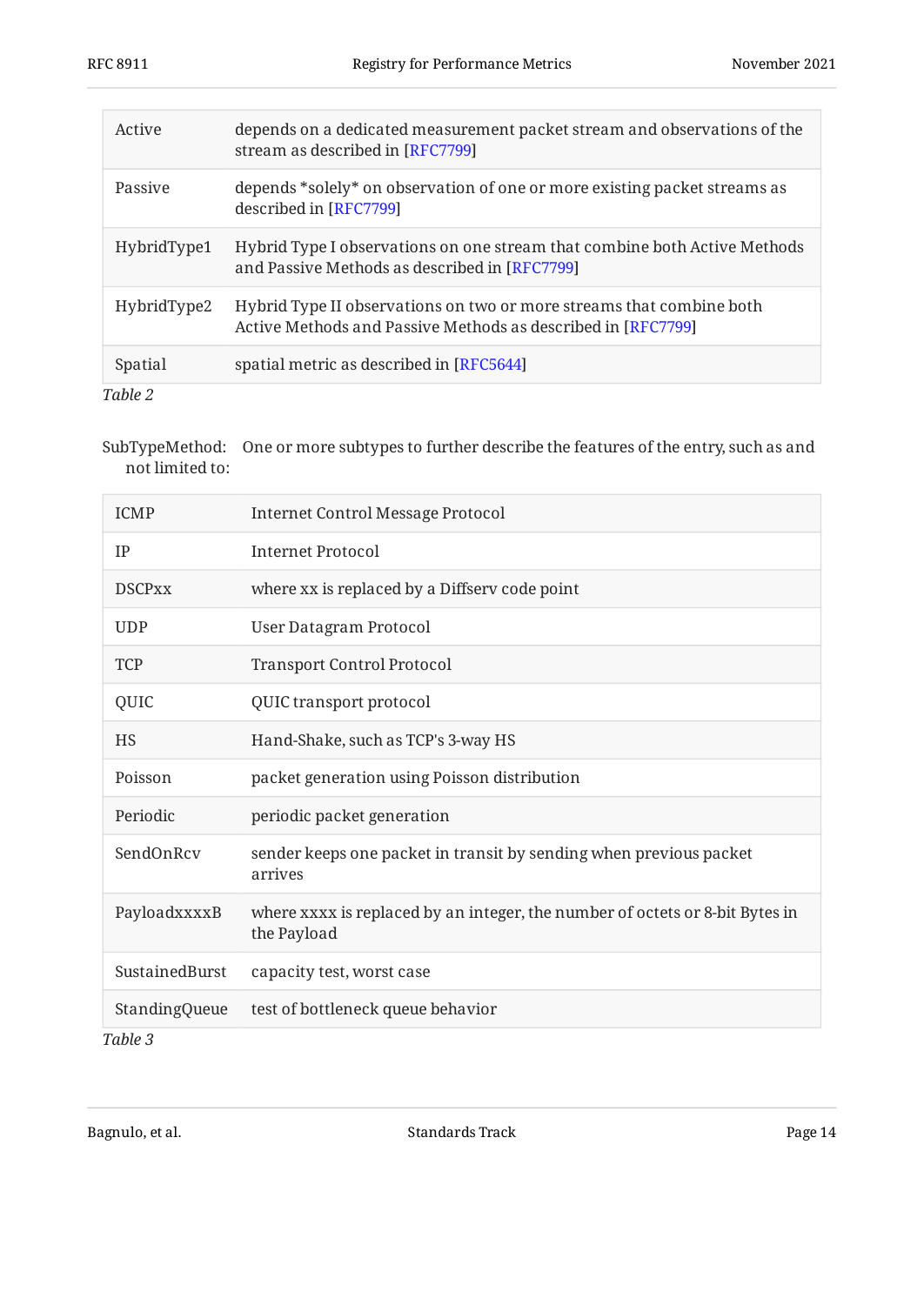SubTypeMethod values are separated by a hyphen "-" character, which indicates that they belong to this element and that their order is unimportant when considering Name uniqueness.

Spec: An immutable document Identifier combined with a document section Identifier. For RFCs, this consists of the RFC number and major section number that specifies this Registry Entry in the form "RFCXXXXsecY", e.g., RFC7799sec3. Note: The RFC number is not the primary reference specification for the metric definition (e.g., [[RFC7679\]](#page-33-1) as the primary reference specification for one-way delay metrics); it will contain the placeholder "RFCXXXXsecY" until the RFC number is assigned to the specifying document and would remain blank in Private Registry Entries without a corresponding RFC. Anticipating the "RFC10K" problem, the number of the RFC continues to replace "RFCXXXX", regardless of the number of digits in the RFC number. Anticipating Registry Entries from other standards bodies, the form of this Name Element be proposed and reviewed for consistency and uniqueness by the Expert **MUST** Reviewer.

|  |  |  | Units: The units of measurement for the output, such as and not limited to: |
|--|--|--|-----------------------------------------------------------------------------|
|--|--|--|-----------------------------------------------------------------------------|

<span id="page-14-0"></span>

| Seconds    |                            |
|------------|----------------------------|
| Ratio      | unitless                   |
| Percent    | value multiplied by 100%   |
| Logical    | $1$ or $0$                 |
| Packets    |                            |
| <b>BPS</b> | bits per second            |
| <b>PPS</b> | packets per second         |
| EventTotal | for unitless counts        |
| Multiple   | more than one type of unit |
| Enumerated | a list of outcomes         |
| Unitless   |                            |
| Table 4    |                            |

Output: The type of output resulting from measurement, such as and not limited to:

<span id="page-14-1"></span>

| Singleton |                     |
|-----------|---------------------|
| Raw       | multiple singletons |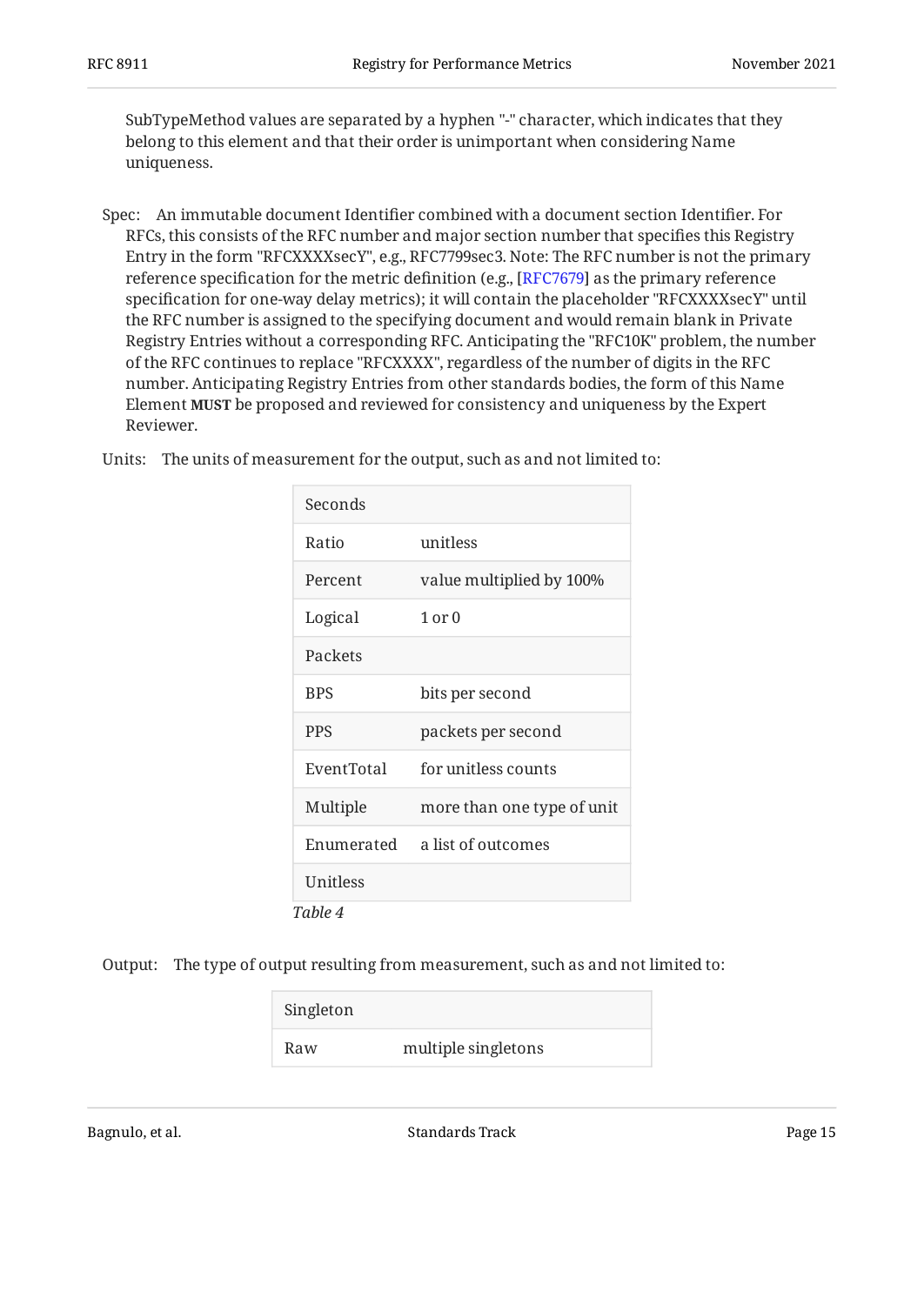| Count        |                                     |
|--------------|-------------------------------------|
| Minimum      |                                     |
| Maximum      |                                     |
| Median       |                                     |
| Mean         |                                     |
| 95Percentile | 95th percentile                     |
| 99Percentile | 99th percentile                     |
| StdDev       | standard deviation                  |
| Variance     |                                     |
| <b>PFI</b>   | pass, fail, inconclusive            |
| FlowRecords  | descriptions of flows observed      |
| LossRatio    | lost packets to total packets, <= 1 |
| Table 5      |                                     |

Anexample, as described in Section 4 of [RFC8912], is

RTDelay\_Active\_IP-UDP-Periodic\_RFC8912sec4\_Seconds\_95Percentile

Note that private registries following the format described here **SHOULD** use the prefix "Priv\_" on any Name to avoid unintended conflicts (further considerations are described in [Section 10\)](#page-26-1). Private Registry Entries usually have no specifying RFC; thus, the Spec: element has no clear interpretation.

### <span id="page-15-0"></span>**[7.1.3. URI](#page-15-0)**

The URI column **MUST** contain a URL [RFC3986] that uniquely identifies and locates the Metric Entry so it is accessible through the Internet. The URL points to a file containing all of the humanreadable information for one Registry Entry. The URL **SHA**LL reference a target file that is preferably HTML-formatted and contains URLs to referenced sections of HTMLized RFCs, or other reference specifications. These target files for different entries can be more easily edited and reused when preparing new entries. The exact form of the URL for each target file, and the target file itself, will be determined by IANA and reside on <https://www.iana.org/>. [Section 4](https://www.rfc-editor.org/rfc/rfc8912#section-4) of [[RFC8912\]](#page-33-3), as well as subsequent major sections of that document, provide an example of a target file in HTML form.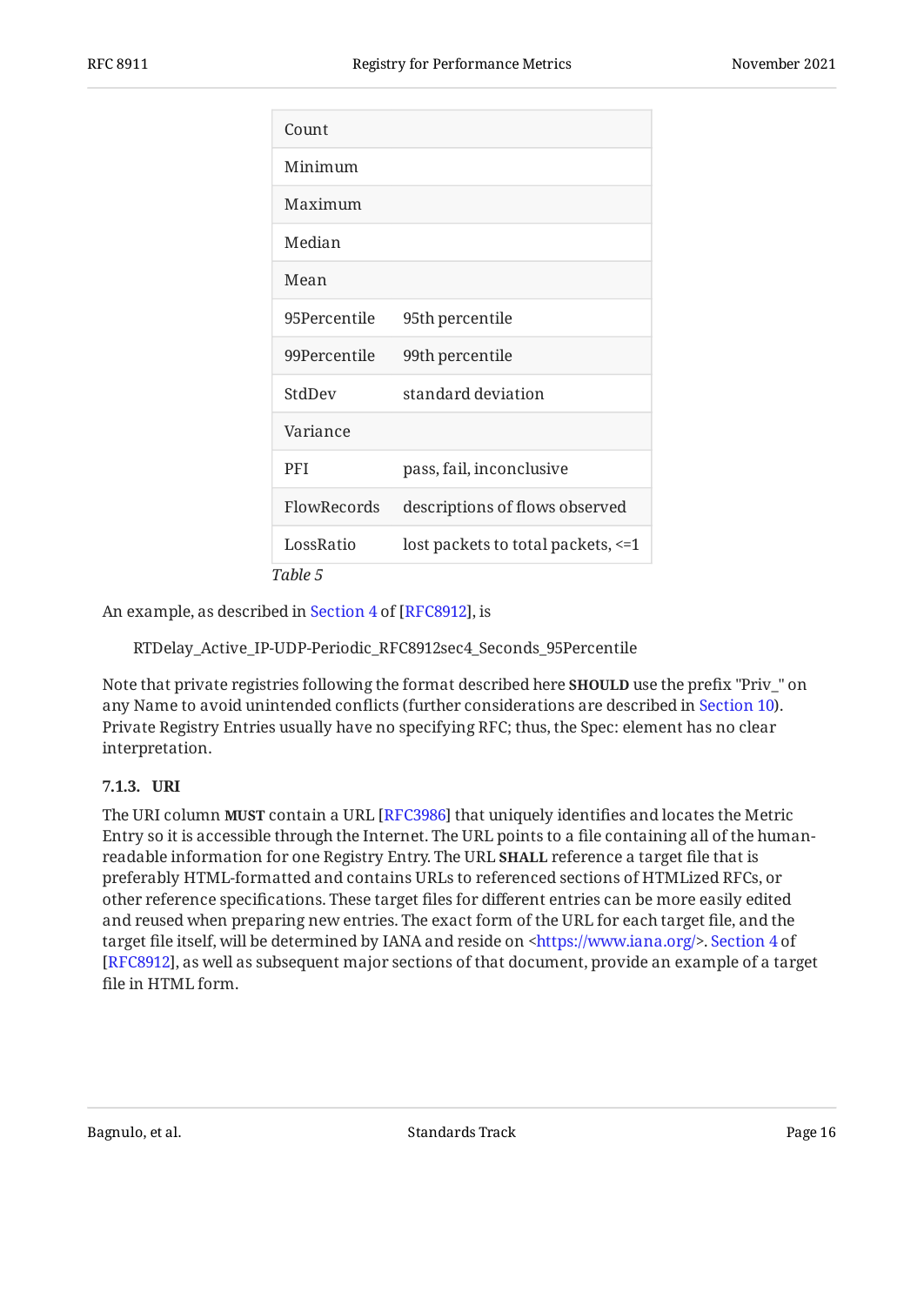### <span id="page-16-0"></span>**[7.1.4. Description](#page-16-0)**

A Registered Performance Metric description is a written representation of a particular Performance Metrics Registry Entry. It supplements the Registered Performance Metric Name to help Performance Metrics Registry users select relevant Registered Performance Metrics.

### <span id="page-16-1"></span>**[7.1.5. Reference](#page-16-1)**

This entry gives the specification containing the candidate Registry Entry that was reviewed and agreed upon, if such an RFC or other specification exists.

### <span id="page-16-2"></span>**[7.1.6. Change Controller](#page-16-2)**

This entry names the entity responsible for approving revisions to the Registry Entry and **SHALL** provide contact information (for an individual, where appropriate).

### <span id="page-16-3"></span>**[7.1.7. Version \(of Registry Format\)](#page-16-3)**

This column gives the version number for the Registry format used, at the time the Performance Metric is registered. The format complying with this memo **MUST** use 1.0. A new RFC that changes the Registry format will designate a new version number corresponding to that format. The version number of Registry Entries **SHALL NOT** change unless the Registry Entry is updated to reflect the Registry format (following the procedures in [Section 8\)](#page-21-6).

### <span id="page-16-4"></span>**[7.2. M](#page-16-4)etric Defi[nition Category](#page-16-4)**

This category includes columns to prompt all necessary details related to the metric definition, including the immutable document reference and values of input factors, called "Fixed Parameters", which are left open in the immutable document but have a particular value defined by the Performance Metric.

### <span id="page-16-5"></span>**[7.2.1. Reference De](#page-16-5)finition**

This entry provides a reference (or references) to the relevant sections of the document or documents that define the metric, as well as any supplemental information needed to ensure an unambiguous definition for implementations. A given reference needs to be an immutable document, such as an RFC; for other standards bodies, it is likely to be necessary to reference a specific, dated version of a specification.

### <span id="page-16-6"></span>**[7.2.2. Fixed Parameters](#page-16-6)**

Fixed Parameters are Parameters whose values must be specified in the Performance Metrics Registry. The measurement system uses these values.

Where referenced metrics supply a list of Parameters as part of their descriptive template, a subset of the Parameters will be designated as Fixed Parameters. As an example for Active Metrics, Fixed Parameters determine most or all of the IPPM framework convention "packets of Type-P" as described in [RFC2330], such as transport protocol, payload length, TTL, etc. An example for Passive Metrics is for an RTP packet loss calculation that relies on the validation of a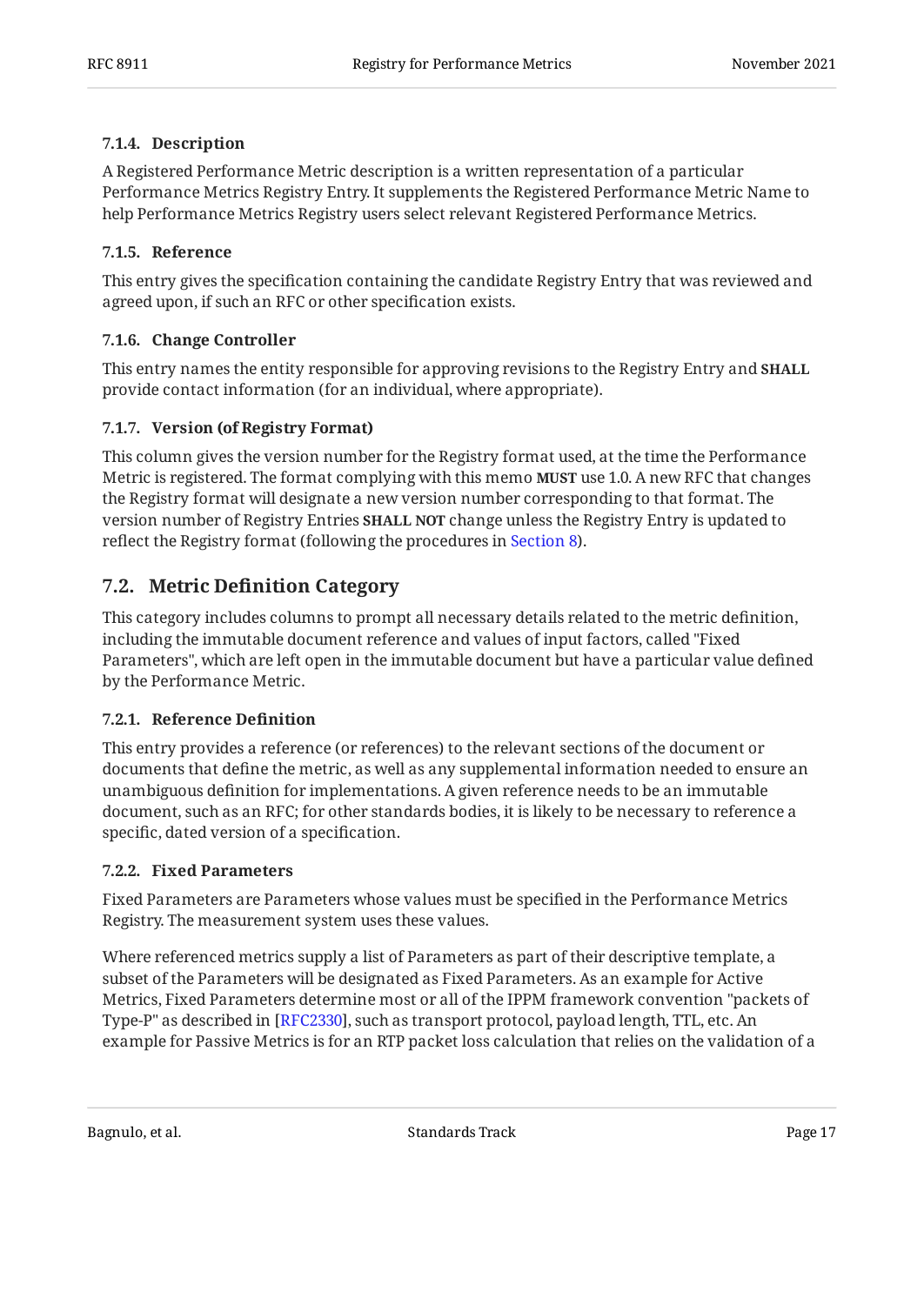packet as RTP, which is a multi-packet validation controlled by the MIN\_SEQUENTIAL variable as defined by [RFC3550]. Varying MIN\_SEQUENTIAL values can alter the loss report, and this variable could be set as a Fixed Parameter.

Parameters **MUST** have well-defined names. For human readers, the hanging-indent style is preferred, and any Parameter names and definitions that do not appear in the Reference Method Specification **MUST** appear in this column (or the Runtime Parameters column).

Parameters **MUST** have a well-specified data format.

A Parameter that is a Fixed Parameter for one Performance Metrics Registry Entry may be designated as a Runtime Parameter for another Performance Metrics Registry Entry.

### <span id="page-17-0"></span>**[7.3. Method of Measurement Category](#page-17-0)**

This category includes columns for references to relevant sections of the immutable document(s) and any supplemental information needed to ensure an unambiguous method for implementations.

### <span id="page-17-1"></span>**[7.3.1. Reference Method](#page-17-1)**

This entry provides references to relevant sections of immutable documents, such as RFC(s) (for other standards bodies, it is likely to be necessary to reference a specific, dated version of a specification) describing the Method of Measurement, as well as any supplemental information needed to ensure unambiguous interpretation for implementations referring to the immutable document text.

Specifically, this section should include pointers to pseudocode or actual code that could be used for an unambiguous implementation.

### <span id="page-17-2"></span>**[7.3.2. Packet Stream Generation](#page-17-2)**

This column applies to Performance Metrics that generate traffic as part of their Measurement Method, including, but not necessarily limited to, Active Metrics. The generated traffic is referred to as a "stream", and this column describes its characteristics.

Each entry for this column contains the following information:

Value: The name of the packet stream scheduling discipline

Reference: The specification where the Parameters of the stream are defined

The packet generation stream may require Parameters such as the average packet rate and distribution truncation value for streams with Poisson-distributed inter-packet sending times. If such Parameters are needed, they should be included in either the Fixed Parameters column or the Runtime Parameters column, depending on whether they will be fixed or will be an input for the metric.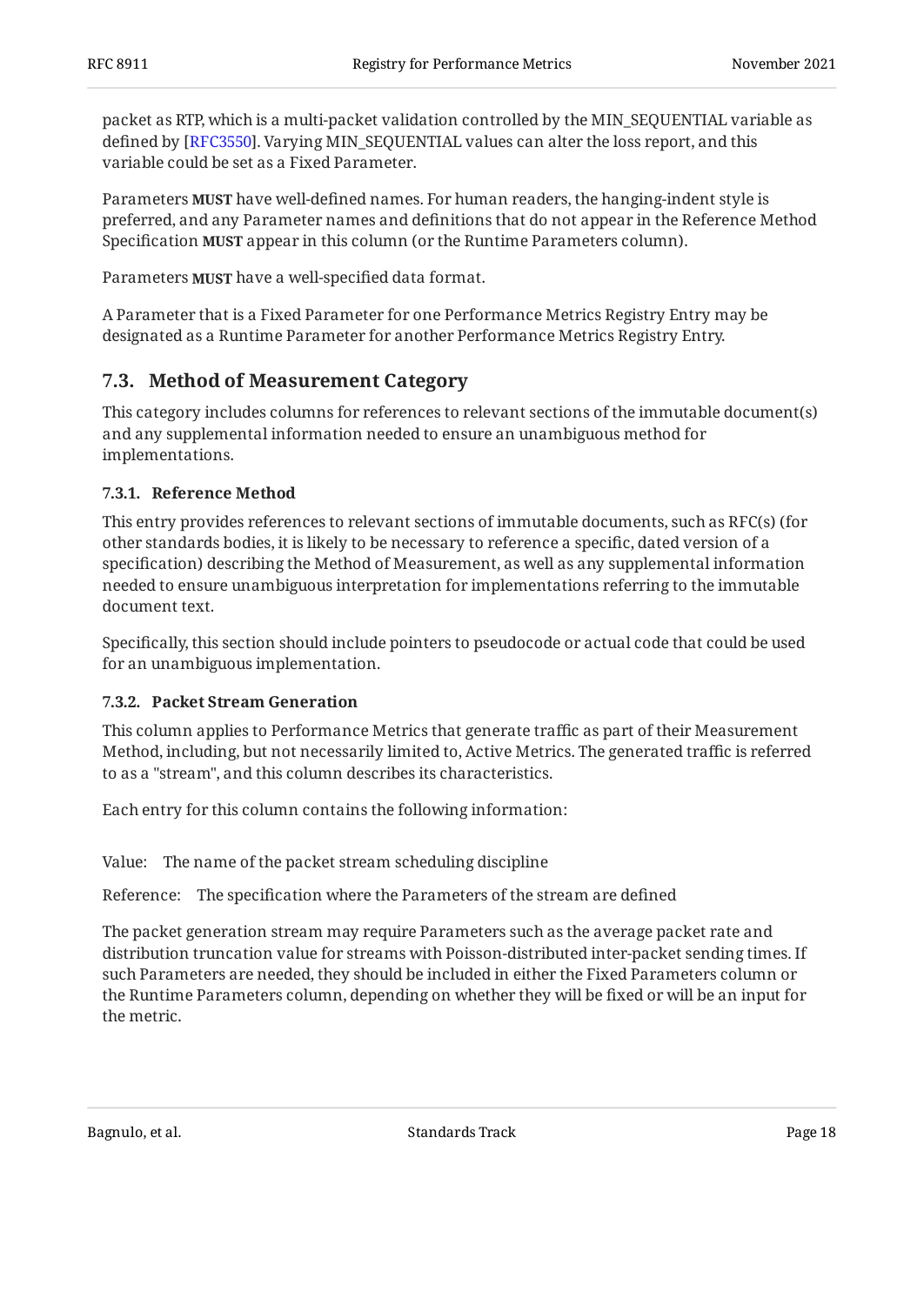The simplest example of stream specification is singleton scheduling (see [RFC2330]), where a single atomic measurement is conducted. Each atomic measurement could consist of sending a single packet (such as a DNS request) or sending several packets (for example, to request a web page). Other streams support a series of atomic measurements using pairs of packets, where the packet stream follows a schedule defining the timing between transmitted packets, and an atomic measurement assesses the reception time between successive packets (e.g., a measurement of Inter-Packet Delay Variation). More complex streams and measurement relationships are possible. Principally, two different streams are used in IPPM Metrics: (1) Poisson, distributed as described in [RFC2330] and (2) periodic, as described in [RFC3432]. Both Poisson and periodic have their own unique Parameters, and the relevant set of Parameter names and values should be included in either the Fixed Parameters column or the Runtime Parameters column.

### <span id="page-18-0"></span>**[7.3.3. T](#page-18-0)raffi[c Filter](#page-18-0)**

This column applies to Performance Metrics that observe packets flowing through (the device with) the Measurement Agent, i.e., packets that are not necessarily addressed to the Measurement Agent. This includes, but is not limited to, Passive Metrics. The filter specifies the traffic that is measured. This includes protocol field values/ranges, such as address ranges, and flow or session Identifiers.

The Traffic Filter itself depends on the needs of the metric itself and a balance of an operator's measurement needs and a user's need for privacy. Mechanics for conveying the filter criteria might be the BPF (Berkeley Packet Filter) or PSAMP (Packet Sampling) [\[RFC5475](#page-32-10)] Property Match Filtering, which reuses IPFIX [\[RFC7012\]](#page-33-5). An example BPF string for matching TCP/80 traffic to remote Destination net 192.0.2.0/24 would be "dst net 192.0.2.0/24 and tcp dst port 80". More complex filter engines may allow for matching using Deep Packet Inspection (DPI) technology.

The Traffic Filter includes the following information:

- Type: The type of Traffic Filter used, e.g., BPF, PSAMP, OpenFlow rule, etc., as defined by a normative reference
- <span id="page-18-1"></span>Value: The actual set of rules expressed

### **[7.3.4. Sampling Distribution](#page-18-1)**

The sampling distribution defines, out of all of the packets that match the Traffic Filter, which one or more of those packets are actually used for the measurement. One possibility is "all", which implies that all packets matching the Traffic Filter are considered, but there may be other sampling strategies. It includes the following information:

- Value: The name of the sampling distribution
- Reference definition: Pointer to the specification where the sampling distribution is properly defined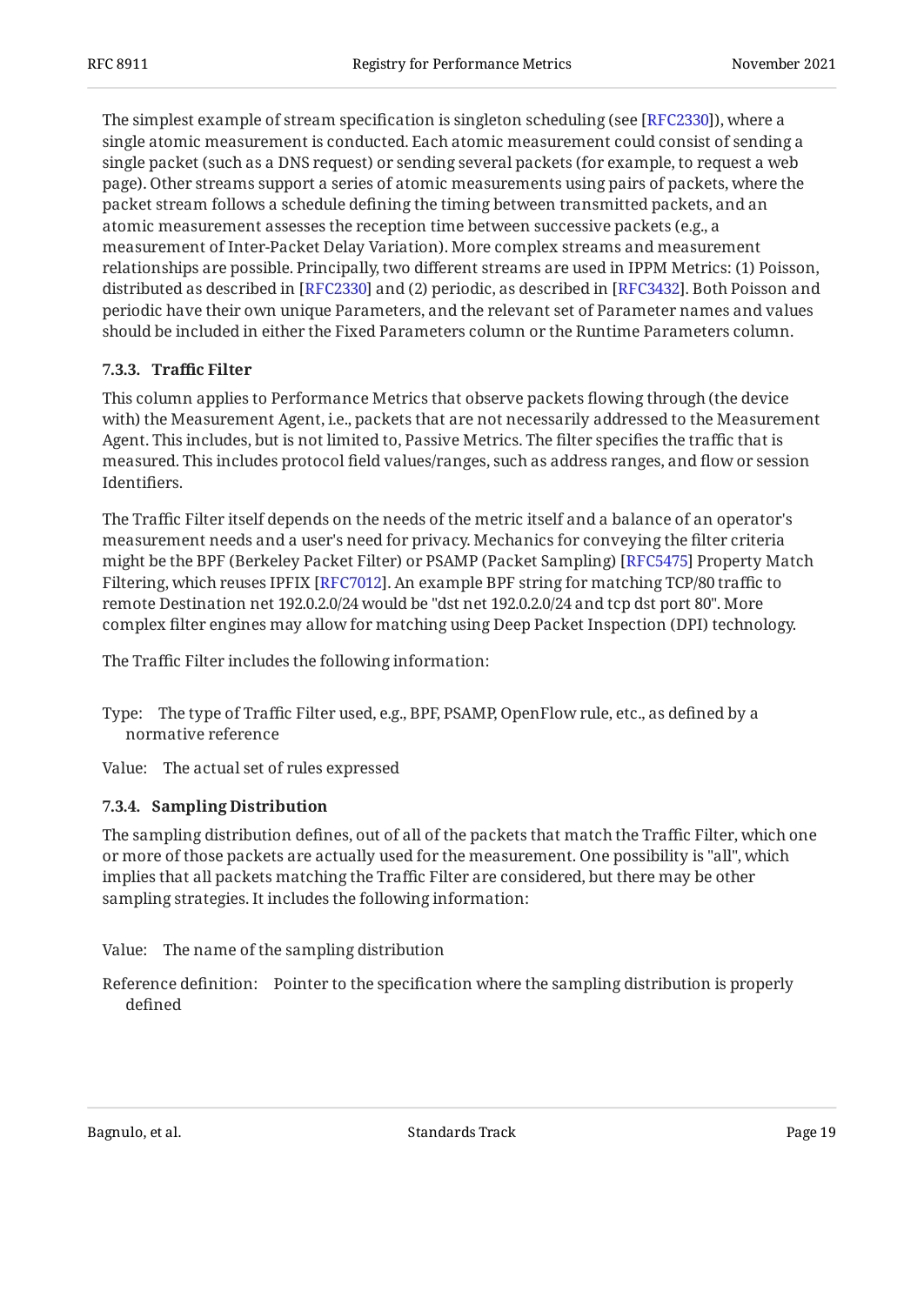The sampling distribution may require Parameters. If such Parameters are needed, they should be included in either the Fixed Parameters column or the Runtime Parameters column, depending on whether they will be fixed or will be an input for the metric.

PSAMP is documented in "Sampling and Filtering Techniques for IP Packet Selection" [\[RFC5475](#page-32-10)], while "A Framework for Packet Selection and Reporting" [RFC5474] provides more background information. The sampling distribution Parameters might be expressed in terms of the model described in "Information Model for Packet Sampling Exports" [RFC5477] and the process provided in "Flow Selection Techniques" [RFC7014].

### <span id="page-19-0"></span>**[7.3.5. Runtime Parameters](#page-19-0)**

In contrast to the Fixed Parameters, Runtime Parameters are Parameters that do not change the fundamental nature of the measurement and their values are not specified in the Performance Metrics Registry. They are left as variables in the Registry, as an aid to the measurement system implementer or user. Their values are supplied on execution, configured into the measurement system, and reported with the Measurement Results (so that the context is complete).

Where metrics supply a list of Parameters as part of their descriptive template, a subset of the Parameters will be designated as Runtime Parameters.

Parameters **MUST** have well-defined names. For human readers, the hanging-indent style is preferred, and the names and definitions that do not appear in the Reference Method Specification **MUST** appear in this column.

A data format for each Runtime Parameter **MUST** be specified in this column, to simplify the control and implementation of measurement devices. For example, Parameters that include an IPv4 address can be encoded as a 32-bit integer (i.e., a binary base64-encoded value) or "ip-address" as defined in [RFC6991]. The actual encoding(s) used must be explicitly defined for each Runtime Parameter. IPv6 addresses and options **MUST** be accommodated, allowing Registered Performance Metrics to be used in that address family. Other address families are permissible.

Examples of Runtime Parameters include IP addresses, measurement point designations, start times and end times for measurement, and other information essential to the Method of Measurement.

#### <span id="page-19-1"></span>**[7.3.6. Role](#page-19-1)**

In some Methods of Measurement, there may be several Roles defined, e.g., for a one-way packet delay Active Measurement, there is one Measurement Agent that generates the packets and another Agent that receives the packets. This column contains the name of the Role(s) for this particular entry. In the one-way delay example above, there should be two entries in the Registry's Role column, one for each Role (Source and Destination). When a Measurement Agent is instructed to perform the "Source" Role for the one-way delay metric, the Agent knows that it is required to generate packets. The values for this field are defined in the Reference Method of Measurement (and this frequently results in abbreviated Role names such as "Src").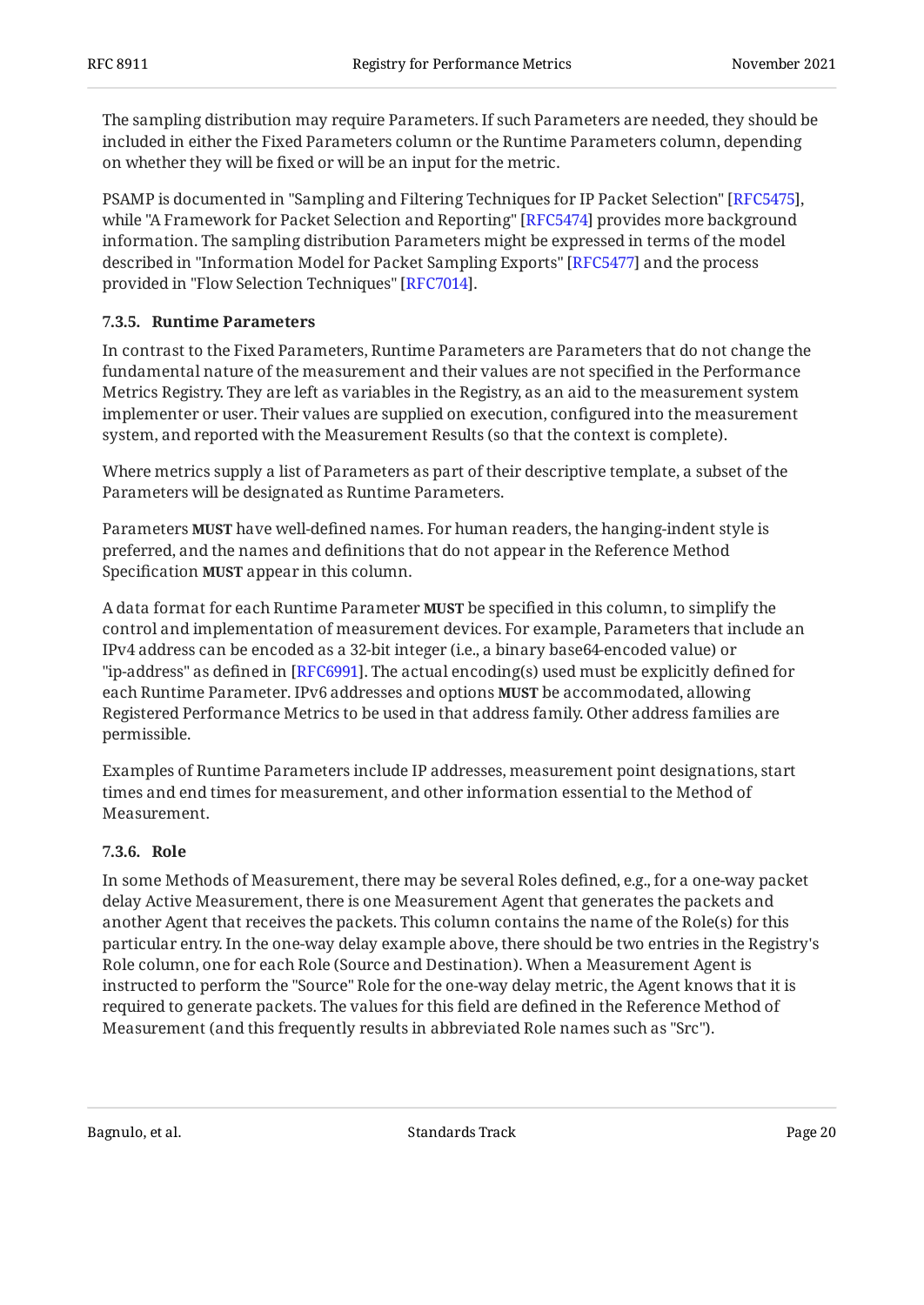When the Role column of a Registry Entry defines more than one Role, the Role **SHALL** be treated as a Runtime Parameter and supplied for execution. It should be noted that the LMAP framework [[RFC7594\]](#page-33-4) distinguishes the Role from other Runtime Parameters.

### <span id="page-20-0"></span>**[7.4. Output Category](#page-20-0)**

For entries that involve a stream and many singleton measurements, a statistic may be specified in this column to summarize the results to a single value. If the complete set of measured singletons is output, this will be specified here.

Some metrics embed one specific statistic in the reference metric definition, while others allow several output types or statistics.

### <span id="page-20-1"></span>**[7.4.1. Type](#page-20-1)**

This column contains the name of the output type. The output type defines a single type of result that the metric produces. It can be the raw results (packet send times and singleton metrics), or it can be a summary statistic. The specification of the output type **MUST** define the format of the output. In some systems, format specifications will simplify both measurement implementation and collection/storage tasks. Note that if two different statistics are required from a single measurement (for example, both "Xth percentile mean" and "Raw"), then a new output type must be defined ("Xth percentile mean AND Raw"). See [Section 7.1.2](#page-12-0) above for a list of output types.

### <span id="page-20-2"></span>**[7.4.2. Reference De](#page-20-2)finition**

This column contains a pointer to the specification(s) where the output type and format are defined.

### <span id="page-20-3"></span>**[7.4.3. Metric Units](#page-20-3)**

The measured results must be expressed using some standard dimension or units of measure. This column provides the units.

Whena sample of singletons (see Section 11 of [RFC2330] for definitions of these terms) is collected, this entry will specify the units for each measured value.

### <span id="page-20-4"></span>**[7.4.4. Calibration](#page-20-4)**

Some specifications for Methods of Measurement include the ability to perform an error calibration.Section 3.7.3 of [RFC7679] is one example. In the Registry Entry, this field will identify a method of calibration for the metric, and, when available, the measurement system **SHOULD** perform the calibration when requested and produce the output with an indication that it is the result of a calibration method. In-situ calibration could be enabled with an internal loopback that includes as much of the measurement system as possible, performs address manipulation as needed, and provides some form of isolation (e.g., deterministic delay) to avoid send-receive interface contention. Some portion of the random and systematic error can be characterized in this way.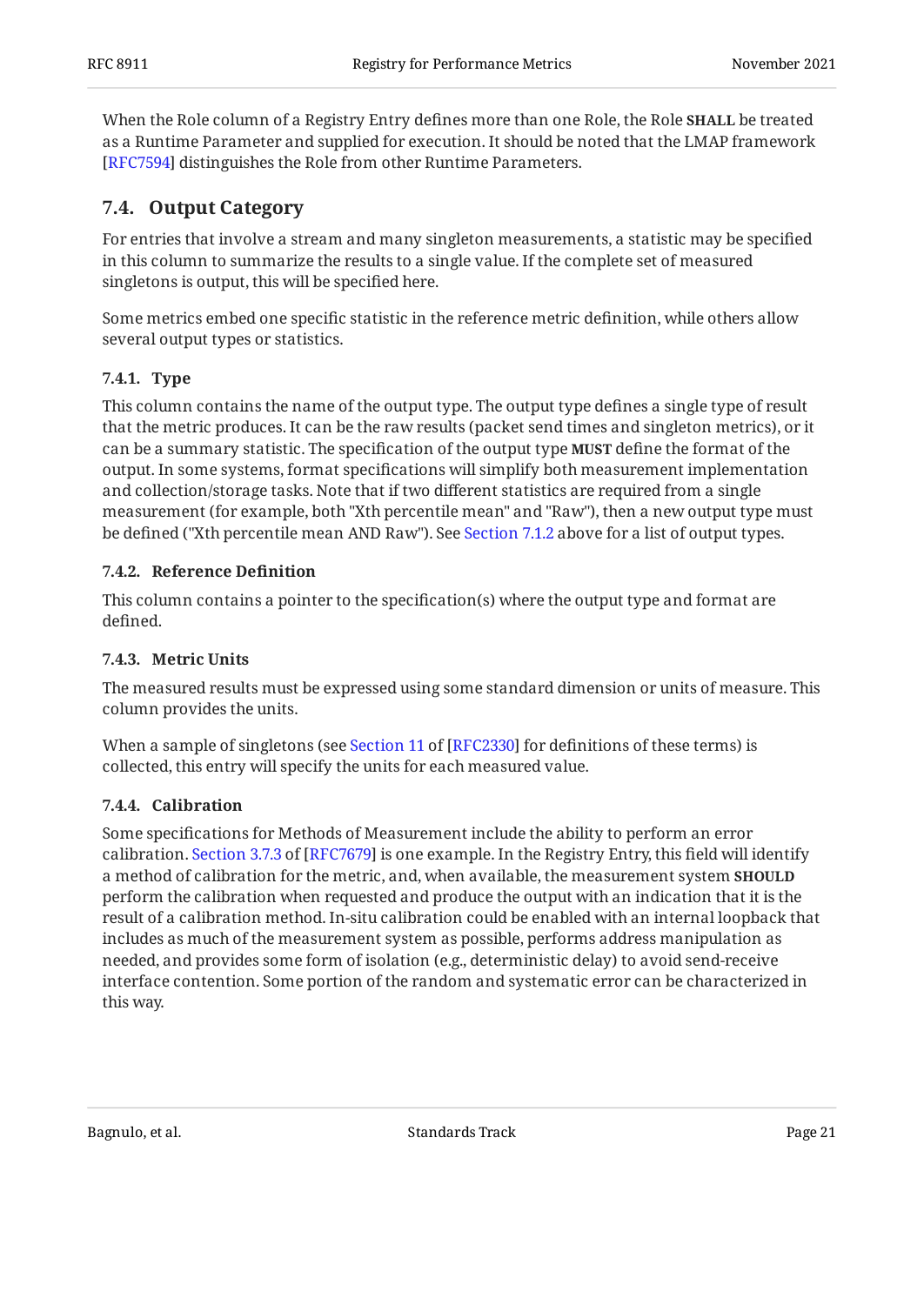For one-way delay measurements, the error calibration must include an assessment of the internal clock synchronization with its external reference (this internal clock is supplying timestamps for measurement). In practice, the time offsets of clocks at both the Source and Destination are needed to estimate the systematic error due to imperfect clock synchronization (the time offsets are smoothed; thus, the random variation is not usually represented in the results).

Both internal loopback calibration and clock synchronization can be used to estimate the \*available accuracy\* of the Output Metric Units. For example, repeated loopback delay measurements will reveal the portion of the output result resolution that is the result of system noise and is thus inaccurate.

### <span id="page-21-1"></span><span id="page-21-0"></span>**[7.5. Administrative Information](#page-21-0)**

### **[7.5.1. Status](#page-21-1)**

This entry indicates the status of the specification of this Registered Performance Metric. Allowed values are 'Current', 'Deprecated', and 'Obsolete'. All newly defined Registered Performance Metrics have 'Current' Status.

### <span id="page-21-2"></span>**[7.5.2. Requester](#page-21-2)**

This entry indicates the requester for the Registered Performance Metric. The requester **MAY** be a document (such as an RFC) or a person.

### <span id="page-21-3"></span>**[7.5.3. Revision](#page-21-3)**

This entry indicates the revision number of a Registered Performance Metric, starting at 0 for Registered Performance Metrics at the time of definition and incremented by one for each revision. However, in the case of a non-backward-compatible revision, see [Section 8.3.](#page-24-0)

### <span id="page-21-4"></span>**[7.5.4. Revision Date](#page-21-4)**

This entry indicates the date of acceptance of the most recent revision for the Registered Performance Metric. The date **SHALL** be determined by IANA and the reviewing Performance Metrics Expert.

### <span id="page-21-5"></span>**[7.6. Comments and Remarks](#page-21-5)**

Besides providing additional details that do not appear in other categories, this open category (single column) allows unforeseen issues to be addressed by simply updating this informational entry.

## <span id="page-21-6"></span>**[8. Processes for Managing the Performance Metrics Registry](#page-21-6) [Group](#page-21-6)**

Once a Performance Metric or set of Performance Metrics has been identified for a given application, candidate Performance Metrics Registry Entry specifications prepared in accordance with [Section 7](#page-10-0) should be submitted to IANA to follow the process for review by the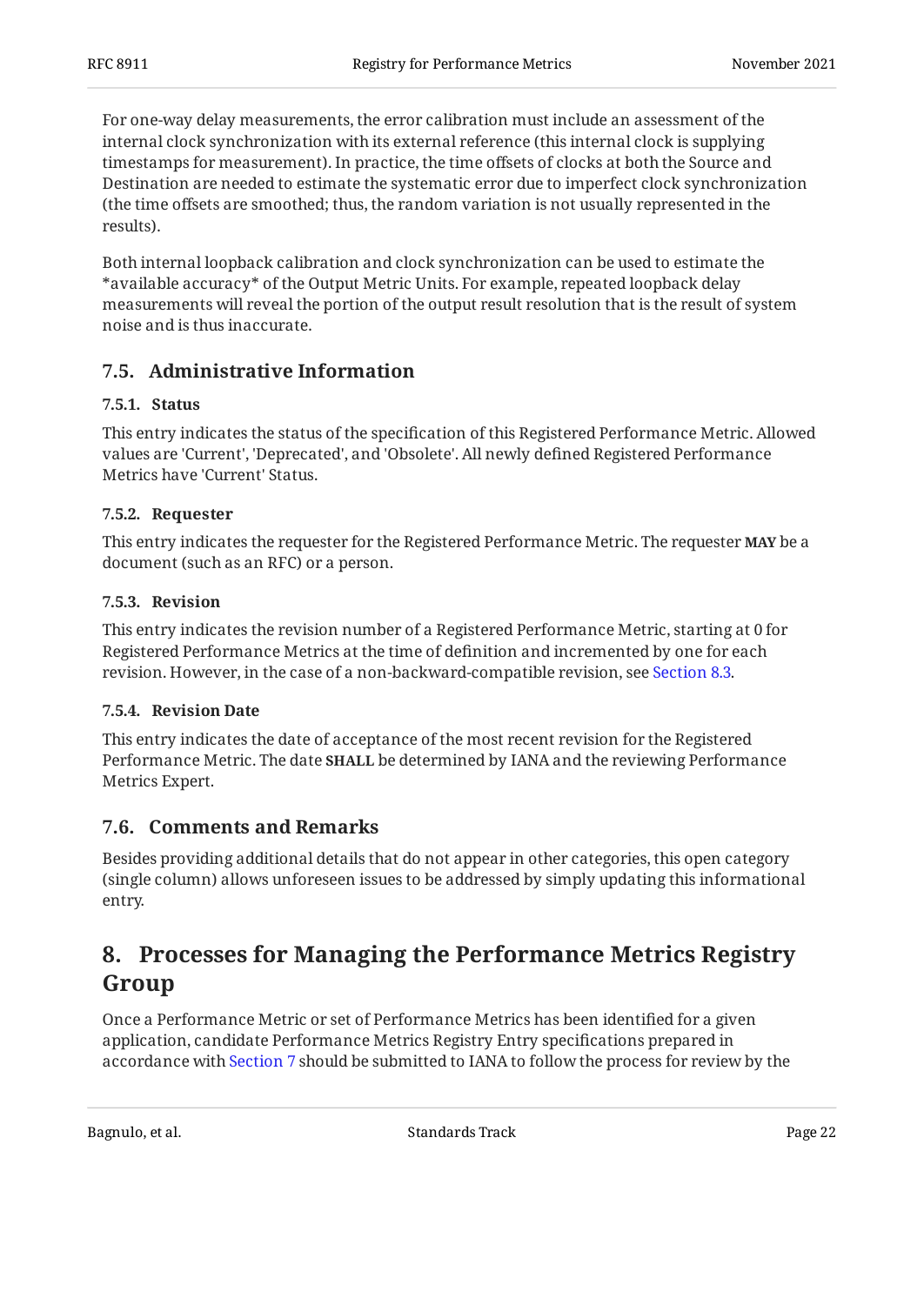Performance Metrics Experts, as defined below. This process is also used for other changes to a Performance Metrics Registry Entry, such as deprecation or revision, as described later in this section.

It is desirable that the author(s) of a candidate Performance Metrics Registry Entry seek review in the relevant IETF working group or offer the opportunity for review on the working group mailing list.

### <span id="page-22-0"></span>**[8.1. Adding New Performance Metrics to the Performance Metrics Registry](#page-22-0)**

Requests to add Registered Performance Metrics in the Performance Metrics Registry **SHALL** be submitted to IANA, which forwards the request to a designated group of experts (Performance Metrics Experts) appointed by the IESG; these are the reviewers called for by the Specification Required policy [RFC8126] defined for the Performance Metrics Registry. The Performance Metrics Experts review the request for such things as compliance with this document, compliance with other applicable Performance Metrics-related RFCs, and consistency with the currently defined set of Registered Performance Metrics. The most efficient path for submission begins with preparation of an Internet-Draft containing the proposed Performance Metrics Registry Entry using the template in [Section 11,](#page-28-0) so that the submission formatting will benefit from the normal IETF Internet-Draft submission processing (including HTMLization).

Submission to IANA may be during IESG review (leading to IETF Standards Action), where an Internet-Draft proposes one or more Registered Performance Metrics to be added to the Performance Metrics Registry, including the text of the proposed Registered Performance Metric(s).

If an RFC-to-be includes a Performance Metric and a proposed Performance Metrics Registry Entry but the Performance Metrics Expert's review determines that one or more of the criteria listed in [Section 5](#page-8-2) have not been met, then the proposed Performance Metrics Registry Entry **MUST** be removed from the text. Once evidence exists that the Performance Metric meets the criteria in [Section 5](#page-8-2), the proposed Performance Metrics Registry Entry **SHOULD** be submitted to IANA to be evaluated in consultation with the Performance Metrics Experts for registration at that time.

Authors of proposed Registered Performance Metrics **SHOULD** review compliance with the specifications in this document to check their submissions before sending them to IANA.

At least one Performance Metrics Expert should endeavor to complete referred reviews in a timely manner. If the request is acceptable, the Performance Metrics Experts signify their approval to IANA, and IANA updates the Performance Metrics Registry. If the request is not acceptable, the Performance Metrics Experts MAY coordinate with the requester to change the request so that it is compliant; otherwise, IANA **SHALL** coordinate resolution of issues on behalf of the expert. The Performance Metrics Experts **MAY** choose to reject clearly frivolous or inappropriate change requests outright, but such exceptional circumstances should be rare.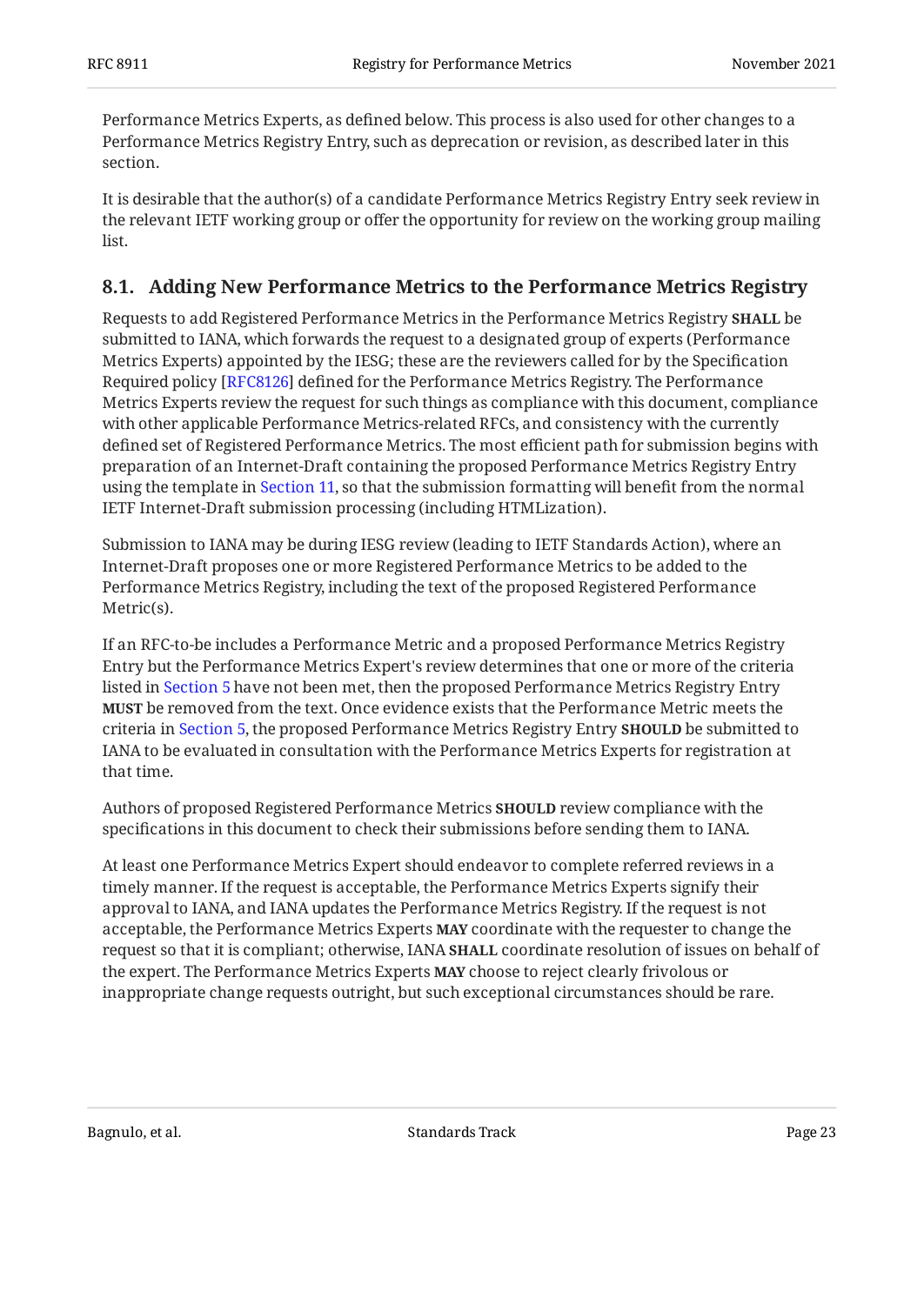If the proposed Metric is unique in a significant way, in order to properly describe the Metric, it may be necessary to propose a new Name Element Registry, or (more likely) a new Entry in an existing Name Element Registry. This proposal is part of the request for the new Metric, so that it undergoes the same IANA review and approval process.

<span id="page-23-0"></span>Decisions by the Performance Metrics Experts may be appealed per [Section 10](https://www.rfc-editor.org/rfc/rfc8126#section-10) of [[RFC8126\]](#page-32-5).

### **[8.2. Backward-Compatible Revision of Registered Performance Metrics](#page-23-0)**

A request for revision is only permitted when the requested changes maintain backward compatibility with implementations of the prior Performance Metrics Registry Entry describing a Registered Performance Metric (entries with lower revision numbers but having the same Identifier and Name).

The purpose of the Status field in the Performance Metrics Registry is to indicate whether the entry for a Registered Performance Metric is 'Current', 'Deprecated', or 'Obsolete'. The term 'deprecated' is used when an entry is replaced, either with a backwards-compatible revision (this sub-section) or with a non-backwards-compatible revision (in [Section 8.3](#page-24-0)).

In addition, no policy is defined for revising the Performance Metric Entries in the IANA Registry or addressing errors therein. To be clear, changes and deprecations within the Performance Metrics Registry are not encouraged and should be avoided to the extent possible. However, in recognition that change is inevitable, the provisions of this section address the need for revisions.

Revisions are initiated by sending a candidate Registered Performance Metric definition to IANA, per [Section 8.1](#page-22-0), identifying the existing Performance Metrics Registry Entry, and explaining how and why the existing entry should be revised.

The primary requirement in the definition of procedures for managing changes to existing Registered Performance Metrics is avoidance of measurement interoperability problems; the Performance Metrics Experts must work to maintain interoperability above all else. Changes to Registered Performance Metrics may only be done in an interoperable way; necessary changes that cannot be done in a way that allows interoperability with unchanged implementations **MUST** result in the creation of a new Registered Performance Metric (with a new Name, replacing the RFCXXXXsecY portion of the Name) and possibly the deprecation of the earlier metric.

A change to a Registered Performance Metric **SHALL** be determined to be backward compatible when:

- 1. it involves the correction of an error that is obviously only editorial, or
- 2. it corrects an ambiguity in the Registered Performance Metric's definition, which itself leads to issues severe enough to prevent the Registered Performance Metric's usage as originally defined, or
- 3. it corrects missing information in the metric definition without changing its meaning (e.g., the explicit definition of 'quantity' semantics for numeric fields without a Data Type Semantics value), or
- 4. it harmonizes with an external reference that was itself corrected, or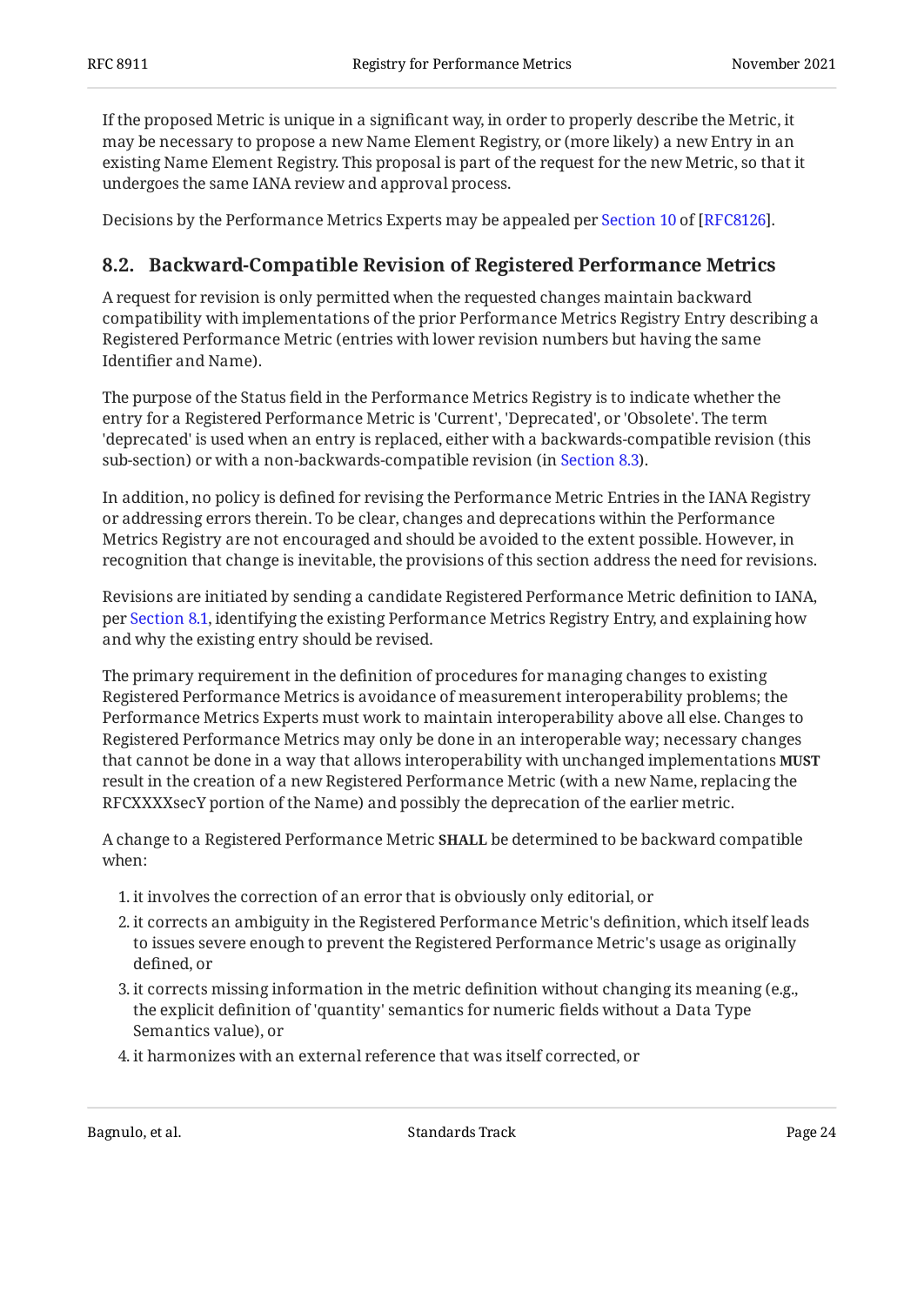5. if the current Registry format has been revised by adding a new column that is not relevant to an existing Registered Performance Metric (i.e., the new column can be safely filled in with "Not Applicable").

If a Performance Metric revision is deemed permissible and backward compatible by the Performance Metrics Experts, according to the rules in this document, IANA **SHOULD** execute the change(s) in the Performance Metrics Registry. The requester of the change is appended to the original requester in the Performance Metrics Registry. The Name of the revised Registered Performance Metric, including the RFCXXXXsecY portion of the Name, **SHALL** remain unchanged even when the change is the result of IETF Standards Action. The revised Registry Entry **SHOULD** reference the new immutable document, such as an RFC. For other standards bodies, it is likely to be necessary to reference a specific, dated version of a specification, in an appropriate category and column.

Each Registered Performance Metric in the Performance Metrics Registry has a revision number, starting at zero. Each change to a Registered Performance Metric following this process increments the revision number by one.

When a revised Registered Performance Metric is accepted into the Performance Metrics Registry, the date of acceptance of the most recent revision is placed into the Revision Date column of the Registry for that Registered Performance Metric.

Where applicable, additions to Registered Performance Metrics in the form of text in the Comments or Remarks column should include the date, but such additions may not constitute a revision according to this process.

Older versions of the updated Metric Entries are kept in the Registry for archival purposes. The older entries are kept with all fields unmodified (including Revision Date) except for the Status field, which **SHALL** be changed to 'Deprecated'.

This process should not in any way be construed as allowing the Performance Metrics Experts to overrule IETF consensus. Specifically, any Registered Performance Metrics that were added to the Performance Metrics Registry with IETF consensus require IETF consensus for revision or deprecation.

### <span id="page-24-0"></span>**[8.3. Non-Backward-Compatible Deprecation of Registered Performance](#page-24-0) [Metrics](#page-24-0)**

This section describes how to make a non-backward-compatible update to a Registered Performance Metric. A Registered Performance Metric **MAY** be deprecated and replaced when:

- 1. the Registered Performance Metric definition has an error or shortcoming that cannot be permissibly changed per [Section 8.2](#page-23-0) ("Revising Registered Performance Metrics"), or
- 2. the deprecation harmonizes with an external reference that was itself deprecated through that reference's accepted deprecation method.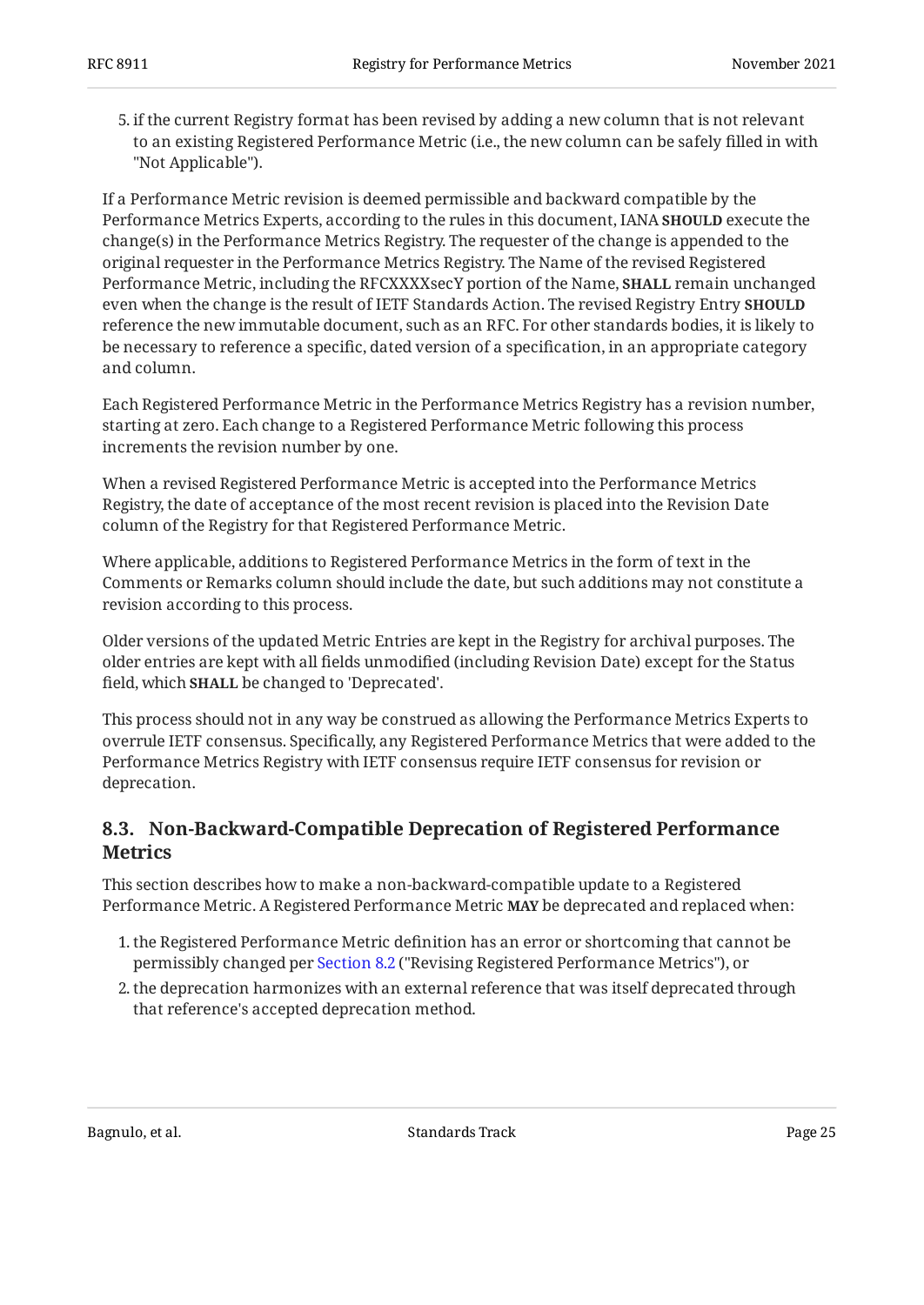A request for deprecation is sent to IANA, which passes it to the Performance Metrics Experts for review. When deprecating a Performance Metric, the Performance Metric Description in the Performance Metrics Registry **MUST** be updated to explain the deprecation, as well as to refer to the new Performance Metric created to replace the deprecated Performance Metric.

When a new, non-backward-compatible Performance Metric replaces a (now) deprecated metric, the revision number of the new Registered Performance Metric is incremented over the value in the deprecated version, and the current date is entered as the Revision Date of the new Registered Performance Metric.

The intentional use of deprecated Registered Performance Metrics should result in a log entry or human-readable warning by the respective application.

Names and Metric IDs of deprecated Registered Performance Metrics must not be reused.

The deprecated entries are kept with all Administrative columns unmodified, except the Status field (which is changed to 'Deprecated').

### <span id="page-25-0"></span>**[8.4. Obsolete Registry Entries](#page-25-0)**

Existing Registry Entries may become obsolete over time due to:

- 1. the Registered Performance Metric is found to contain considerable errors (and no one sees the value in the effort to fix it), or
- 2. one or more critical References (or sections thereof) have been designated obsolete by the SDO, or
- 3. other reasons brought to the attention of IANA and the Registry Experts.

When a Performance Metric Registry Entry is declared obsolete, the Performance Metric Description in the Performance Metrics Registry is updated to explain the reasons the Entry is now obsolete and has not been replaced (Deprecation always involves replacement).

Obsolete entries are kept with all Administrative columns unmodified, except the Status field (which is changed to 'Obsolete').

### <span id="page-25-1"></span>**[8.5. Registry Format Version and Future Changes/Extensions](#page-25-1)**

The Registry Format Version defined in this memo is 1.0, and candidate Registry Entries complying with this memo **MUST** use 1.0.

The Registry Format can only be updated by publishing a new RFC with the new format (Standards Action).

When a Registered Performance Metric is created or revised, then it uses the most recent Registry Format Version.

Only one form of Registry extension is envisaged: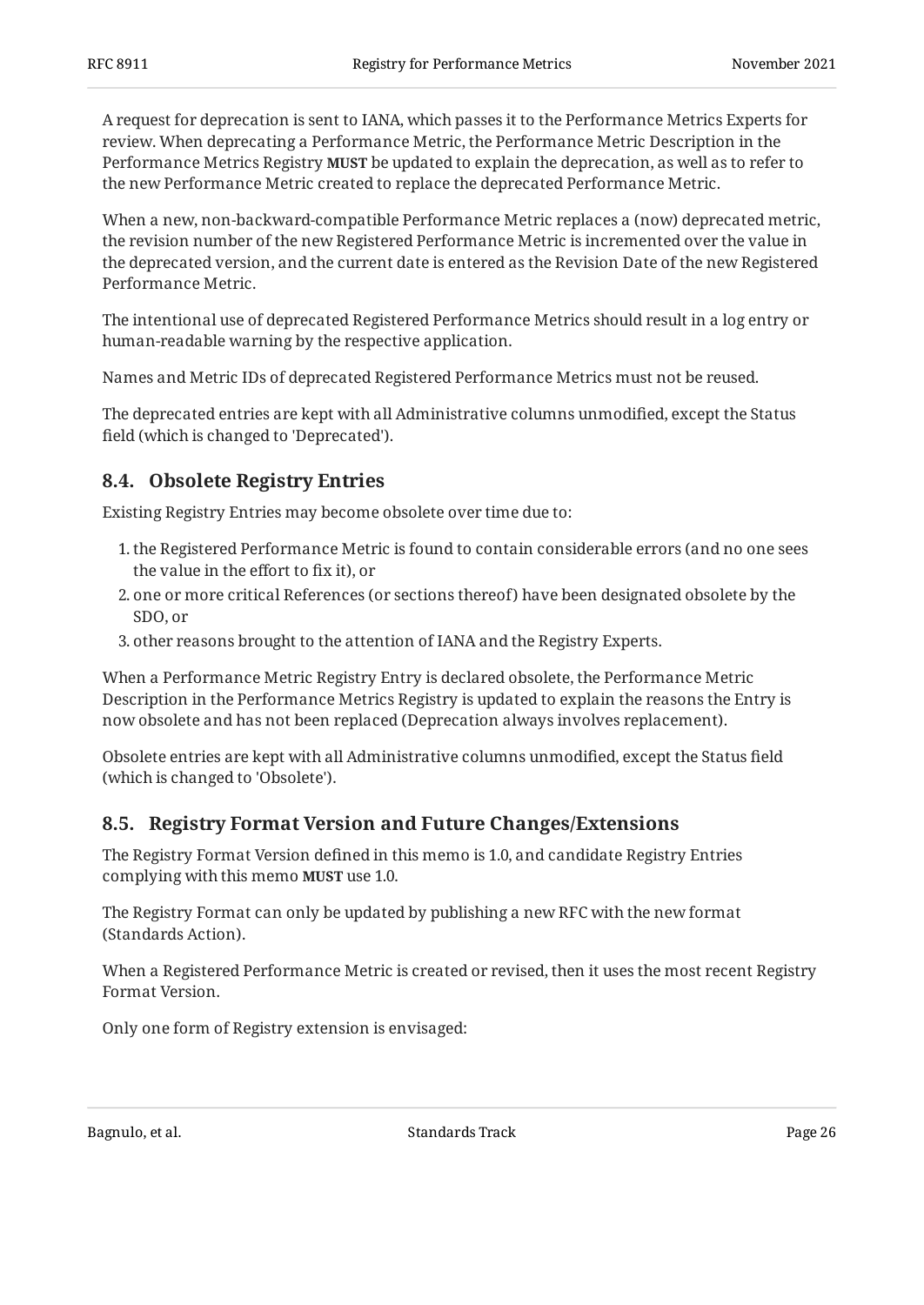Adding columns, or both categories and columns, to accommodate unanticipated aspects of new measurements and metric categories.

If the Performance Metrics Registry is extended in this way, the version number of future entries complying with the extension **SHALL** be incremented (in either the unit or the tenths digit, depending on the degree of extension).

## <span id="page-26-0"></span>**[9. Security Considerations](#page-26-0)**

This document defines a Registry structure and does not itself introduce any new security considerations for the Internet. The definition of Performance Metrics for this Registry may introduce some security concerns, but the mandatory references should have their own considerations for security, and such definitions should be reviewed with security in mind if the security considerations are not covered by one or more reference standards.

The aggregated results of the Performance Metrics described in this Registry might reveal network topology information that may be considered sensitive. If such cases are found, then access control mechanisms should be applied.

## <span id="page-26-1"></span>**[10. IANA Considerations](#page-26-1)**

With the background and processes described in earlier sections, IANA has taken the actions described below.

### <span id="page-26-2"></span>**[10.1. Registry Group](#page-26-2)**

The new Registry group is named Performance Metrics. This document refers to it as the "Performance Metrics Group" or "Registry Group", meaning all registrations appearing on [<https://www.iana.org/assignments/performance-metrics>](https://www.iana.org/assignments/performance-metrics).

For clarity, note that this document and [\[RFC8912](#page-33-3)] use the following conventions to refer to the various IANA registries related to Performance Metrics.

<span id="page-26-3"></span>

|                     | <b>RFC 8911 and RFC 8912</b>       | <b>IANA Web page</b>         |
|---------------------|------------------------------------|------------------------------|
| Page Title          | Performance Metrics Group          | Performance Metrics          |
| Main Registry       | Performance Metrics Registry       | Performance Metrics Registry |
| <b>Registry Row</b> | Performance Metrics Registry Entry | registration (also template) |
| Table 6             |                                    |                              |

*[Table 6](#page-26-3)*

Registration Procedure: Specification Required

Reference: RFC 8911

Experts: Performance Metrics Experts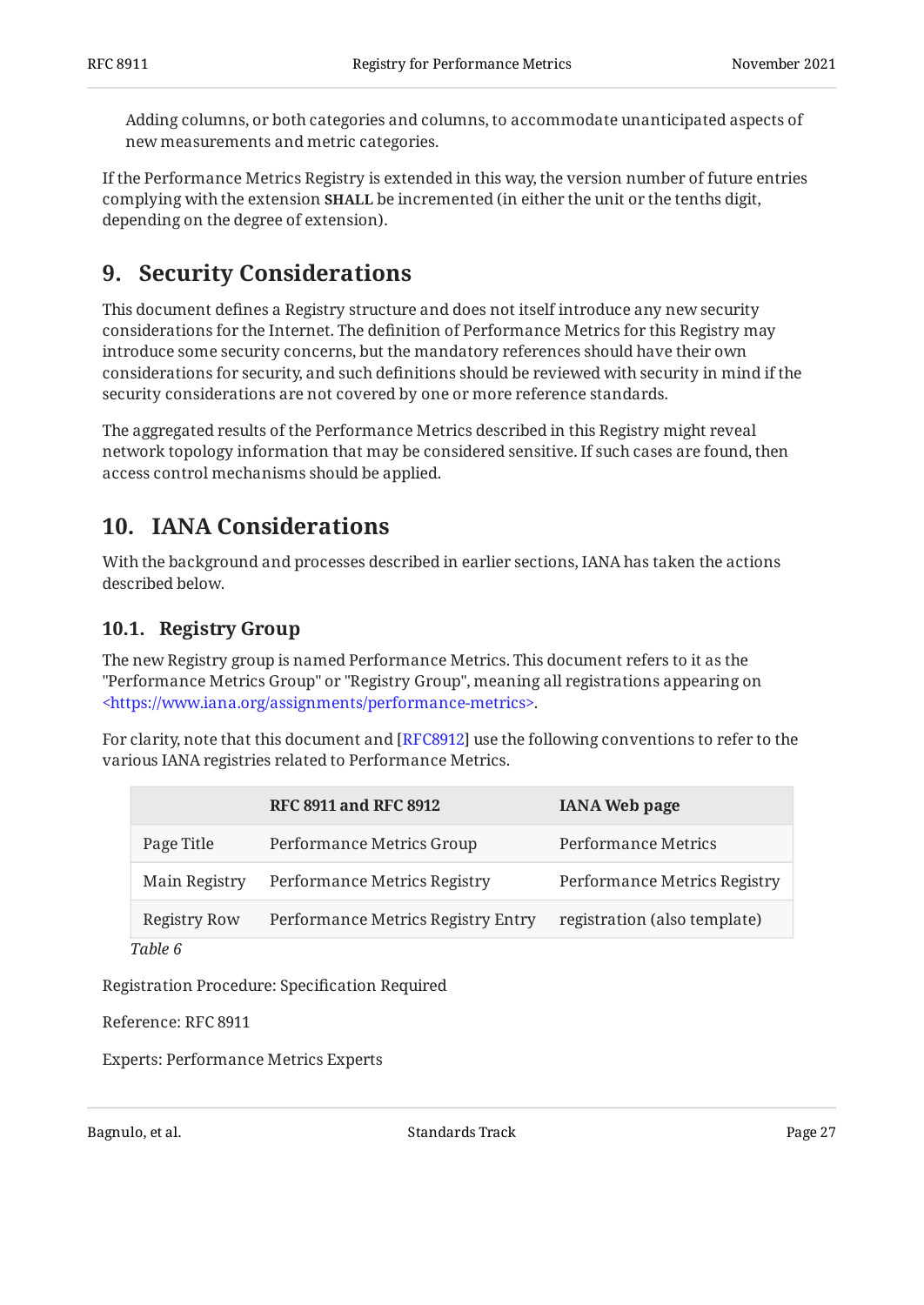### <span id="page-27-0"></span>**[10.2. Performance Metrics Name Elements](#page-27-0)**

This memo specifies and populates the Registries for the Performance Metric Name Elements. The Name assigned to a Performance Metric Registry Entry consists of multiple Elements separated by an "\_" (underscore), in the order defined in [Section 7.1.2](#page-12-0). IANA has created the following registries, which contain the current set of possibilities for each Element in the Performance Metric Name.

MetricType Method SubTypeMethod Spec Units **Output** 

At creation, IANA has populated the Registered Performance Metrics Name Elements using the lists of values for each Name Element listed in [Section 7.1.2.](#page-12-0) The Name Elements in each Registry are case sensitive.

When preparing a Metric Entry for registration, the developer **SHOULD** choose Name Elements from among the registered elements. However, if the proposed metric is unique in a significant way, it may be necessary to propose a new Name Element to properly describe the metric, as described below.

A candidate Metric Entry proposes a set of values for its Name Elements. These are reviewed by IANA and an Expert Reviewer. It is possible that a candidate Metric Entry proposes a new value for a Name Element (that is, one that is not in the existing list of possibilities), or even that it proposes a new Name Element. Such new assignments are administered by IANA through the Specification Required policy [RFC8126], which includes Expert Review (i.e., review by one of a group of Performance Metrics Experts, who are appointed by the IESG upon recommendation of the Transport Area Directors).

### <span id="page-27-1"></span>**[10.3. New Performance Metrics Registry](#page-27-1)**

This document specifies the Performance Metrics Registry. The Registry contains the following columns in the Summary category:

Identifier Name URI Description Reference Change Controller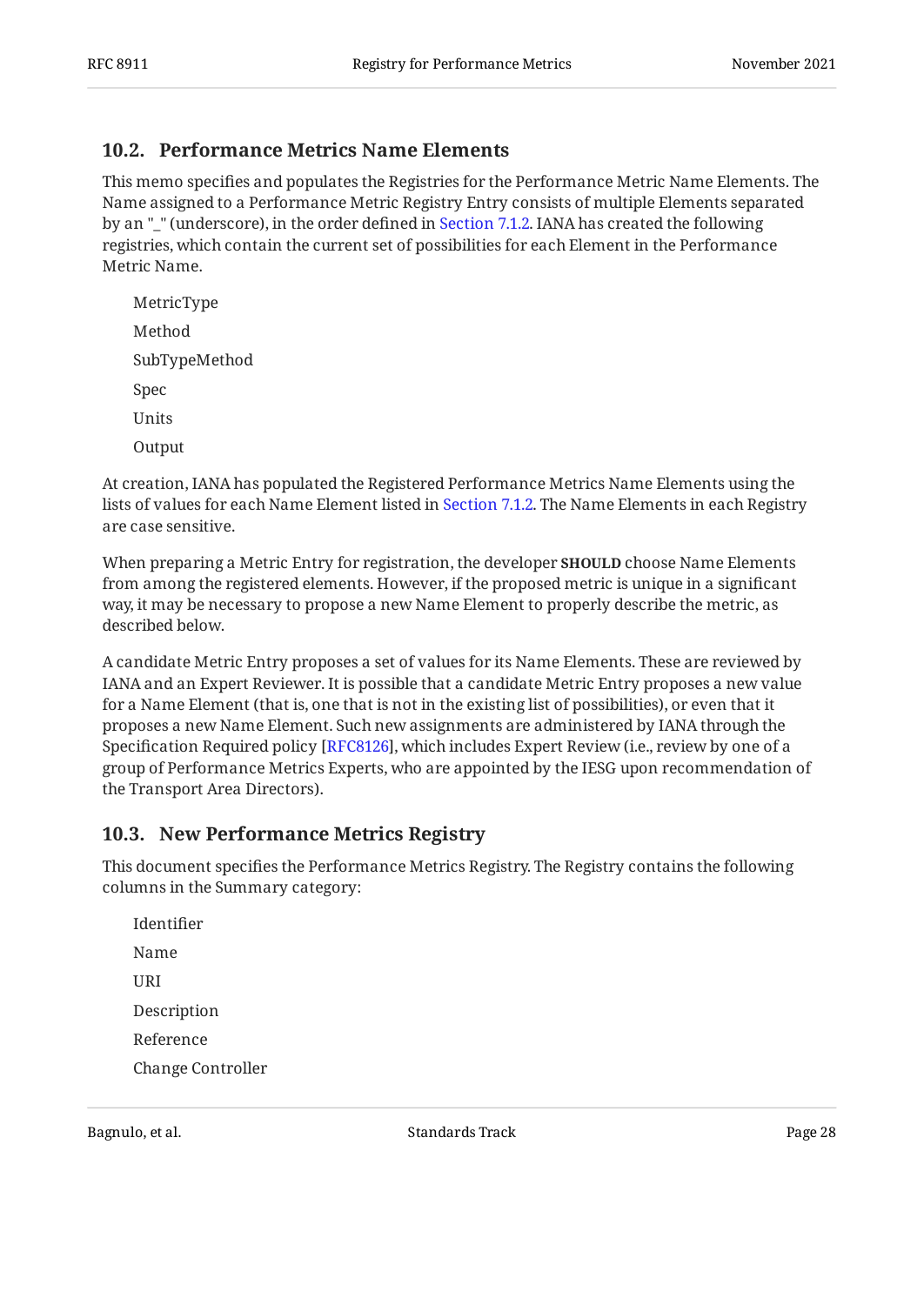#### Version

Descriptions of these columns and additional information found in the template for Registry Entries (categories and columns) are further defined in [Section 7.](#page-10-0)

The Identifier 0 should be Reserved. The Registered Performance Metric unique Identifier is an unbounded integer (range 0 to infinity). The Identifier values from 64512 to 65535 are reserved for private or experimental use, and the user may encounter overlapping uses. When adding new Registered Performance Metrics to the Performance Metrics Registry, IANA **SHOULD** assign the lowest available Identifier to the new Registered Performance Metric. If a Performance Metrics Expert providing review determines that there is a reason to assign a specific numeric Identifier, possibly leaving a temporary gap in the numbering, then the Performance Metrics Expert **SHALL** inform IANA of this decision.

Names starting with the prefix "Priv\_" are reserved for private use and are not considered for registration. The Name column entries are further defined in [Section 7](#page-10-0).

The URI column will have a URL to each completed Registry Entry. The Registry Entry text **SHALL** be HTMLized to aid the reader (similar to the way that Internet-Drafts are HTMLized, the same tool can perform the function), with links to referenced section(s) of an RFC or another immutable document.

The Reference column will include an RFC number, an approved specification designator from another standards body, or some other immutable document.

New assignments for the Performance Metrics Registry will be administered by IANA through the Specification Required policy [RFC8126] (which includes Expert Review, i.e., review by one of a group of experts -- in the case of this document, the Performance Metrics Experts, who are appointed by the IESG upon recommendation of the Transport Area Directors) or by Standards Action. The experts can be initially drawn from the Working Group Chairs, document editors, and members of the Performance Metrics Directorate, among other sources of experts.

Extensions to the Performance Metrics Registry require IETF Standards Action. Only one form of Registry extension is envisaged:

Adding columns, or both categories and columns, to accommodate unanticipated aspects of • new measurements and metric categories.

If the Performance Metrics Registry is extended in this way, the version number of future entries complying with the extension **SHALL** be incremented (in either the unit or the tenths digit, depending on the degree of extension).

## <span id="page-28-0"></span>**[11. Blank Registry Template](#page-28-0)**

This section provides a blank template to help IANA and Registry Entry writers.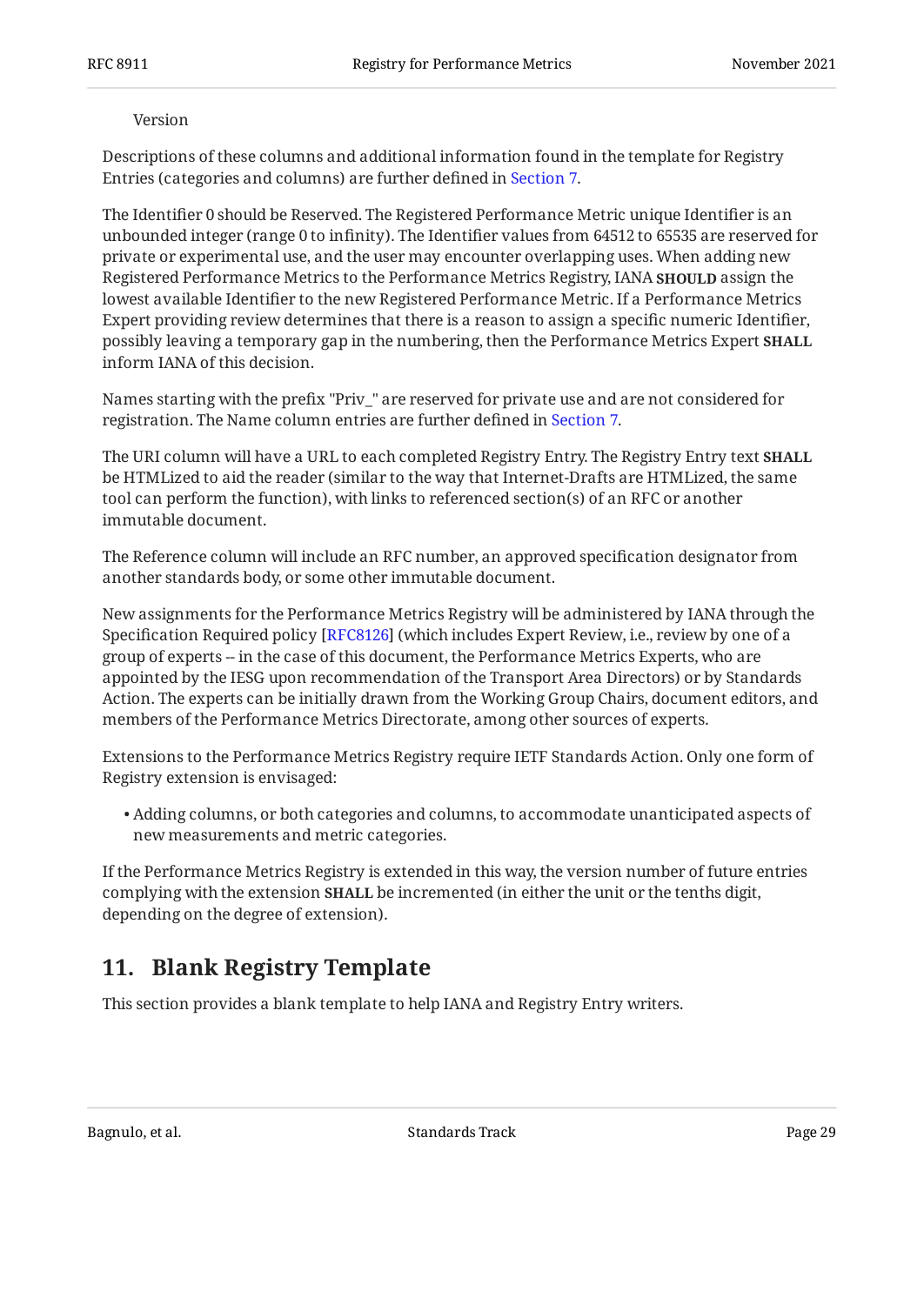### <span id="page-29-0"></span>**[11.1. Summary](#page-29-0)**

<span id="page-29-1"></span>This category includes multiple indexes to the Registry Entry: the element ID and Metric Name.

### **[11.1.1. ID \(Identi](#page-29-1)fier)**

<span id="page-29-2"></span><insert a numeric Identifier, an integer, TBD>

### **[11.1.2. Name](#page-29-2)**

<span id="page-29-3"></span><insert the Name, according to the metric naming convention>

### **[11.1.3. URI](#page-29-3)**

<span id="page-29-4"></span>URL:https://www.iana.org/assignments/performance-metrics/ ... <Name>

### **[11.1.4. Description](#page-29-4)**

<span id="page-29-5"></span><provide a description>

#### **[11.1.5. Reference](#page-29-5)**

<span id="page-29-6"></span><provide the RFC or other specification that contains the approved candidate Registry Entry>

### **[11.1.6. Change Controller](#page-29-6)**

<provide information regarding the entity responsible for approving revisions to the Registry Entry (including contact information for an individual, where appropriate)>

### <span id="page-29-8"></span><span id="page-29-7"></span>**[11.1.7. Version \(of Registry Format\)](#page-29-7)**

### **[11.2. Metric De](#page-29-8)finition**

This category includes columns to prompt the entry of all necessary details related to the metric definition, including the immutable document reference and values of input factors, called "Fixed Parameters".

#### <span id="page-29-9"></span>**[11.2.1. Reference De](#page-29-9)finition**

<provide a full bibliographic reference to an immutable document>

<span id="page-29-10"></span><provide a specific section reference and additional clarifications, if needed>

#### **[11.2.2. Fixed Parameters](#page-29-10)**

<list and specify Fixed Parameters, input factors that must be determined and embedded in the measurement system for use when needed>

### <span id="page-29-11"></span>**[11.3. Method of Measurement](#page-29-11)**

This category includes columns for references to relevant sections of the immutable document(s) and any supplemental information needed to ensure an unambiguous method for implementations.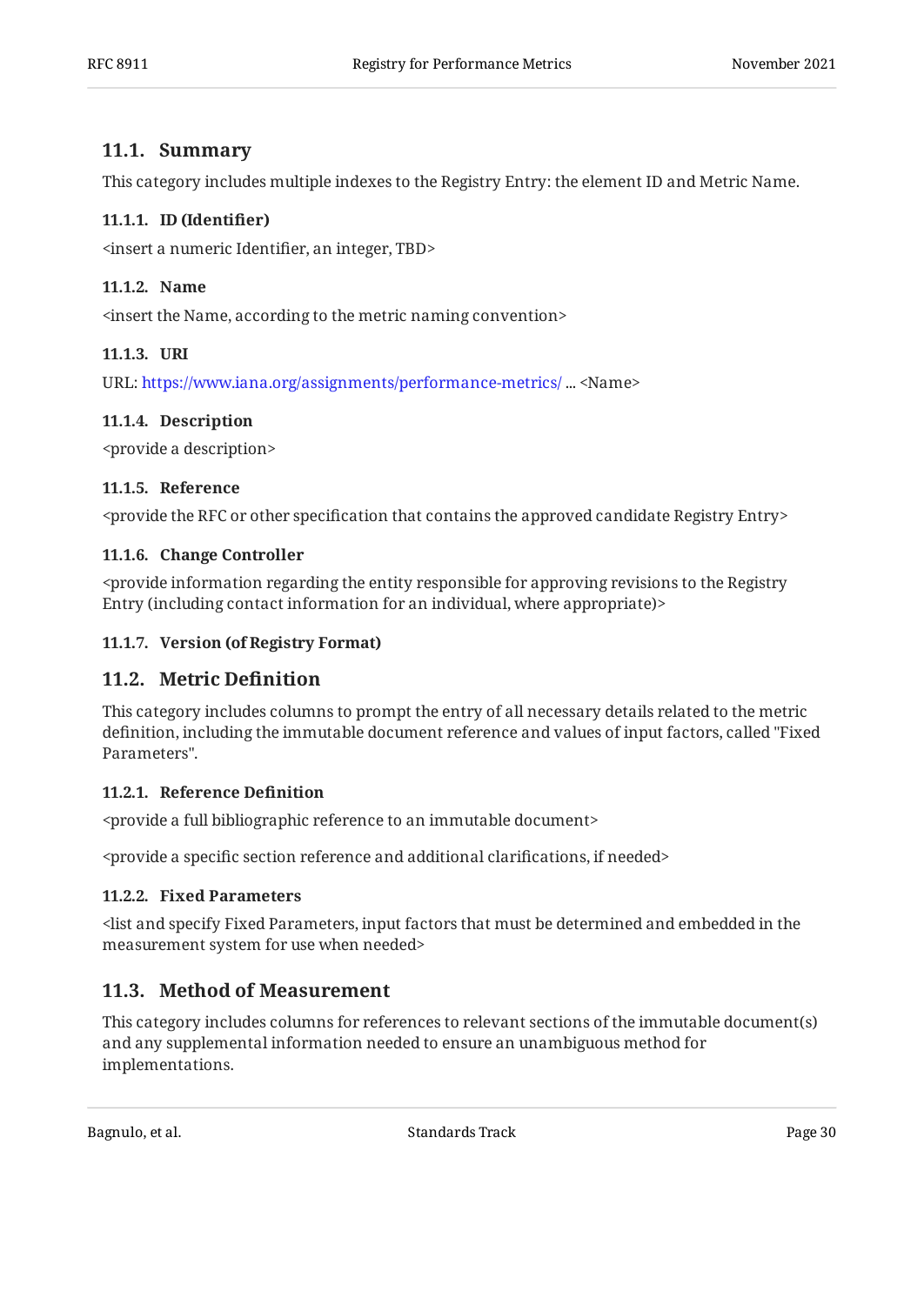#### <span id="page-30-0"></span>**[11.3.1. Reference Method](#page-30-0)**

<span id="page-30-1"></span><for the metric, insert relevant section references and supplemental info>

#### **[11.3.2. Packet Stream Generation](#page-30-1)**

<span id="page-30-2"></span><provide a list of generation Parameters and section/spec references if needed>

#### **[11.3.3.](#page-30-2) Traffi[c Filtering \(Observation\) Details](#page-30-2)**

This category provides the filter details (when present), which qualify the set of packets that contribute to the measured results from among all packets observed.

<span id="page-30-3"></span><provide a section reference>

#### **[11.3.4. Sampling Distribution](#page-30-3)**

<span id="page-30-4"></span><insert time distribution details, or how this is different from the filter>

#### **[11.3.5. Runtime Parameters and Data Format](#page-30-4)**

Runtime Parameters are input factors that must be determined, configured into the measurement system, and reported with the results for the context to be complete.

<span id="page-30-5"></span><provide a list of Runtime Parameters and their data formats>

### **[11.3.6. Roles](#page-30-5)**

<span id="page-30-6"></span><list the names of the different Roles from the Measurement Method>

### **[11.4. Output](#page-30-6)**

<span id="page-30-7"></span>This category specifies all details of the output of measurements using the metric.

#### **[11.4.1. Type](#page-30-7)**

<span id="page-30-8"></span><insert the name of the output type -- raw results or a selected summary statistic>

#### **[11.4.2. Reference De](#page-30-8)finition**

<span id="page-30-9"></span><describe the reference data format for each type of result>

#### **[11.4.3. Metric Units](#page-30-9)**

<span id="page-30-10"></span><insert units for the measured results, and provide the reference specification>

### **[11.4.4. Calibration](#page-30-10)**

<span id="page-30-11"></span><insert information on calibration>

### **[11.5. Administrative Items](#page-30-11)**

This category provides administrative information.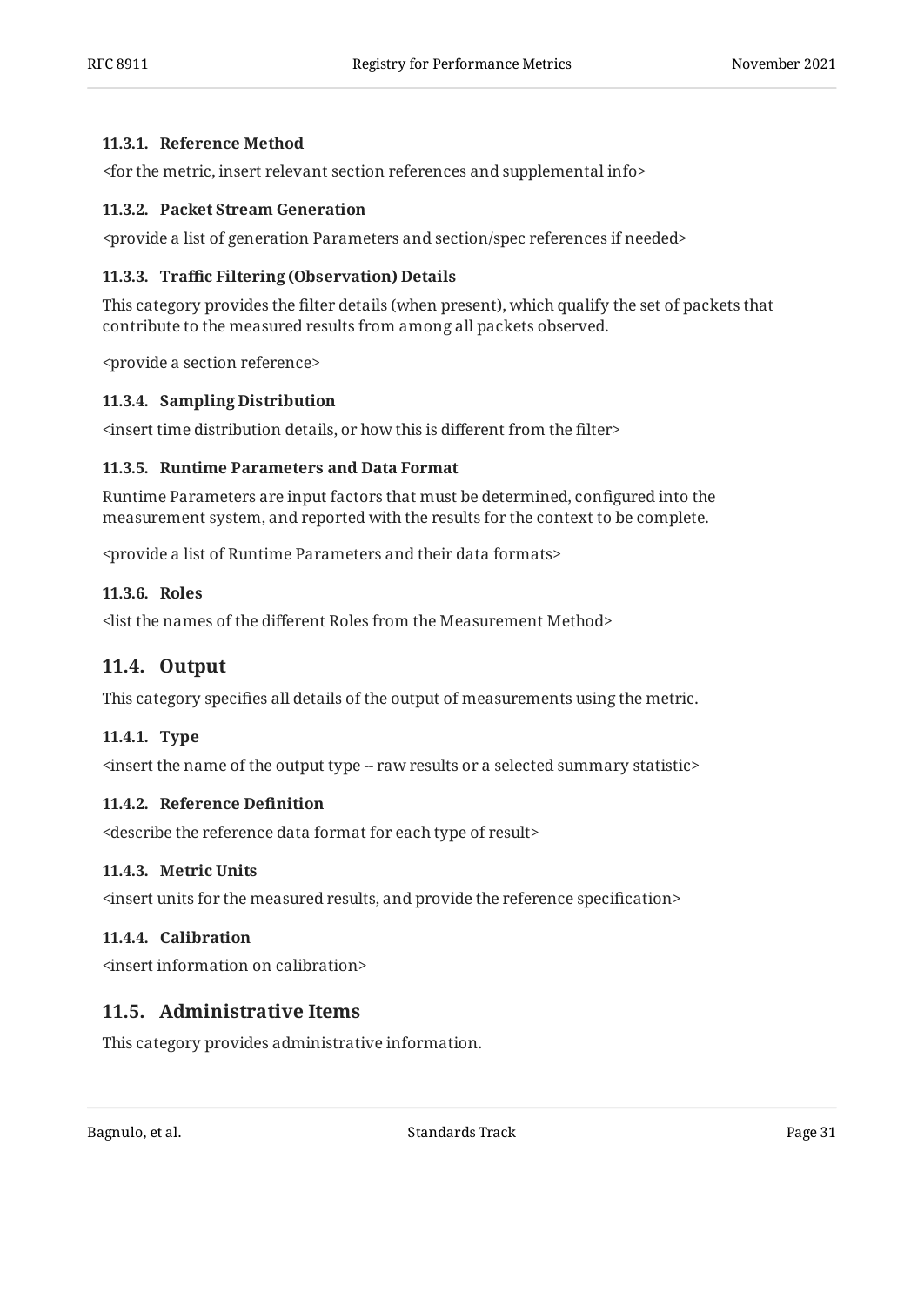### <span id="page-31-0"></span>**[11.5.1. Status](#page-31-0)**

<span id="page-31-1"></span><provide status: 'Current' or 'Deprecated'>

### **[11.5.2. Requester](#page-31-1)**

<span id="page-31-2"></span><provide a person's name, an RFC number, etc.>

### **[11.5.3. Revision](#page-31-2)**

<span id="page-31-3"></span><provide the revision number: starts at 0>

### **[11.5.4. Revision Date](#page-31-3)**

<span id="page-31-4"></span><provide the date, in YYYY-MM-DD format>

### **[11.6. Comments and Remarks](#page-31-4)**

<span id="page-31-5"></span><list any additional (informational) details for this entry>

## <span id="page-31-6"></span>**[12. References](#page-31-5)**

### **[12.1. Normative References](#page-31-6)**

- <span id="page-31-11"></span>**[RFC2026]** Bradner, S., "The Internet Standards Process -- Revision 3", BCP 9, RFC 2026, DOI 10.17487/RFC2026, October 1996, <https://www.rfc-editor.org/info/rfc2026>.
- <span id="page-31-8"></span>**[RFC2119]** Bradner, S., "Key words for use in RFCs to Indicate Requirement Levels", BCP 14, RFC 2119, DOI 10.17487/RFC2119, March 1997, [<https://www.rfc-editor.org/info/](https://www.rfc-editor.org/info/rfc2119) . [rfc2119](https://www.rfc-editor.org/info/rfc2119)>
- <span id="page-31-9"></span>**[RFC2330]** Paxson, V., Almes, G., Mahdavi, J., and M. Mathis, "Framework for IP Performance Metrics", RFC 2330, DOI 10.17487/RFC2330, May 1998, [<https://](https://www.rfc-editor.org/info/rfc2330) . [www.rfc-editor.org/info/rfc2330>](https://www.rfc-editor.org/info/rfc2330)
- <span id="page-31-13"></span>**[RFC3986]** Berners-Lee, T., Fielding, R., and L. Masinter, "Uniform Resource Identifier (URI): Generic Syntax", STD 66, RFC 3986, DOI 10.17487/RFC3986, January 2005, [<https://](https://www.rfc-editor.org/info/rfc3986) . [www.rfc-editor.org/info/rfc3986>](https://www.rfc-editor.org/info/rfc3986)
- <span id="page-31-12"></span>**[RFC5644]** Stephan, E., Liang, L., and A. Morton, "IP Performance Metrics (IPPM): Spatial and Multicast", RFC 5644, DOI 10.17487/RFC5644, October 2009, [<https://www.rfc-](https://www.rfc-editor.org/info/rfc5644). [editor.org/info/rfc5644](https://www.rfc-editor.org/info/rfc5644)>
- <span id="page-31-7"></span>**[RFC6390]** Clark, A. and B. Claise, "Guidelines for Considering New Performance Metric Development", BCP 170, RFC 6390, DOI 10.17487/RFC6390, October 2011, [<https://](https://www.rfc-editor.org/info/rfc6390) . [www.rfc-editor.org/info/rfc6390>](https://www.rfc-editor.org/info/rfc6390)
- <span id="page-31-10"></span>**[RFC6576]** Geib, R., Ed., Morton, A., Fardid, R., and A. Steinmitz, "IP Performance Metrics (IPPM) Standard Advancement Testing", BCP 176, RFC 6576, DOI 10.17487/ RFC6576, March 2012, <[https://www.rfc-editor.org/info/rfc6576>](https://www.rfc-editor.org/info/rfc6576).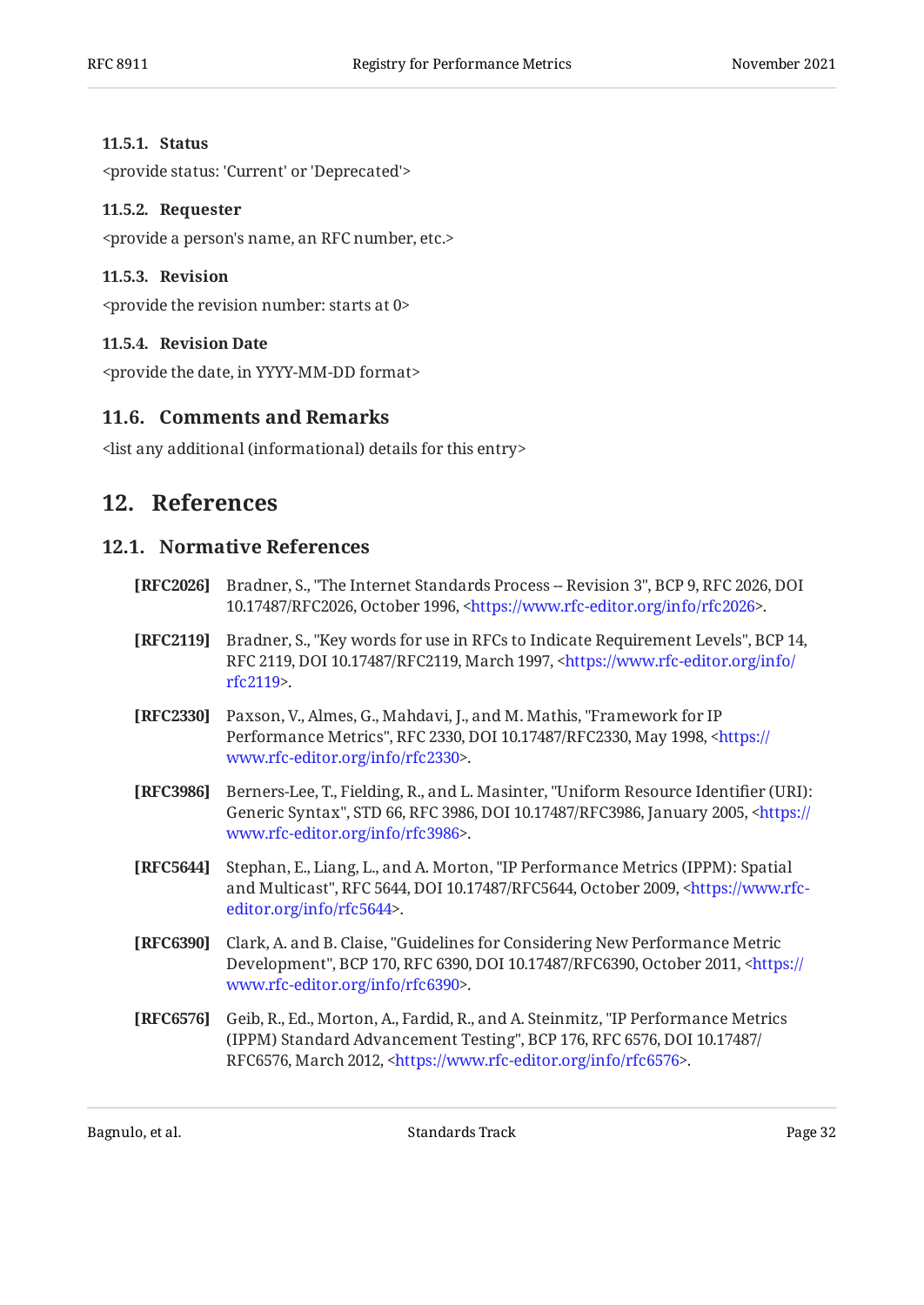- <span id="page-32-6"></span>**[RFC7799]** , Morton, A. "Active and Passive Metrics and Methods (with Hybrid Types In-Between)", RFC 7799, DOI 10.17487/RFC7799, May 2016, [<https://www.rfc-](https://www.rfc-editor.org/info/rfc7799). [editor.org/info/rfc7799](https://www.rfc-editor.org/info/rfc7799)>
- <span id="page-32-5"></span>**[RFC8126]** Cotton, M., Leiba, B., and T. Narten, "Guidelines for Writing an IANA Considerations Section in RFCs", BCP 26, RFC 8126, DOI 10.17487/RFC8126, June 2017, <https://www.rfc-editor.org/info/rfc8126>.
- <span id="page-32-4"></span>**[RFC8174]** Leiba, B., "Ambiguity of Uppercase vs Lowercase in RFC 2119 Key Words", BCP 14, RFC 8174, DOI 10.17487/RFC8174, May 2017, <[https://www.rfc-editor.org/info/](https://www.rfc-editor.org/info/rfc8174) . [rfc8174](https://www.rfc-editor.org/info/rfc8174)>

### <span id="page-32-0"></span>**[12.2. Informative References](#page-32-0)**

- <span id="page-32-7"></span>**[RFC2681]** Almes, G., Kalidindi, S., and M. Zekauskas, "A Round-trip Delay Metric for IPPM", RFC 2681, DOI 10.17487/RFC2681, September 1999, [<https://www.rfc-editor.org/](https://www.rfc-editor.org/info/rfc2681) . [info/rfc2681>](https://www.rfc-editor.org/info/rfc2681)
- <span id="page-32-9"></span>**[RFC3432]** Raisanen, V., Grotefeld, G., and A. Morton, "Network performance measurement with periodic streams", RFC 3432, DOI 10.17487/RFC3432, November 2002, [<https://](https://www.rfc-editor.org/info/rfc3432) . [www.rfc-editor.org/info/rfc3432>](https://www.rfc-editor.org/info/rfc3432)
- <span id="page-32-2"></span>**[RFC3550]** Schulzrinne, H., Casner, S., Frederick, R., and V. Jacobson, "RTP: A Transport Protocol for Real-Time Applications", STD 64, RFC 3550, DOI 10.17487/RFC3550, July 2003, <[https://www.rfc-editor.org/info/rfc3550>](https://www.rfc-editor.org/info/rfc3550).
- <span id="page-32-1"></span>**[RFC3611]** Friedman, T., Ed., Caceres, R., Ed., and A. Clark, Ed., "RTP Control Protocol Extended Reports (RTCP XR)", RFC 3611, DOI 10.17487/RFC3611, November 2003, . [<https://www.rfc-editor.org/info/rfc3611](https://www.rfc-editor.org/info/rfc3611)>
- <span id="page-32-8"></span>**[RFC4148]** Stephan, E., "IP Performance Metrics (IPPM) Metrics Registry", BCP 108, RFC 4148, DOI 10.17487/RFC4148, August 2005, [<https://www.rfc-editor.org/info/rfc4148](https://www.rfc-editor.org/info/rfc4148)>.
- <span id="page-32-11"></span>**[RFC5474]** Duffield, N., Ed., Chiou, D., Claise, B., Greenberg, A., Grossglauser, M., and J. Rexford, "A Framework for Packet Selection and Reporting", RFC 5474, DOI 10.17487/RFC5474, March 2009, <[https://www.rfc-editor.org/info/rfc5474>](https://www.rfc-editor.org/info/rfc5474).
- <span id="page-32-10"></span>**[RFC5475]** Zseby, T., Molina, M., Duffield, N., Niccolini, S., and F. Raspall, "Sampling and Filtering Techniques for IP Packet Selection", RFC 5475, DOI 10.17487/RFC5475, March 2009, [<https://www.rfc-editor.org/info/rfc5475](https://www.rfc-editor.org/info/rfc5475)>.
- <span id="page-32-12"></span>**[RFC5477]** Dietz, T., Claise, B., Aitken, P., Dressler, F., and G. Carle, "Information Model for Packet Sampling Exports", RFC 5477, DOI 10.17487/RFC5477, March 2009, [<https://](https://www.rfc-editor.org/info/rfc5477) . [www.rfc-editor.org/info/rfc5477>](https://www.rfc-editor.org/info/rfc5477)
- <span id="page-32-3"></span>**[RFC6035]** Pendleton, A., Clark, A., Johnston, A., and H. Sinnreich, "Session Initiation Protocol Event Package for Voice Quality Reporting", RFC 6035, DOI 10.17487/ RFC6035, November 2010, <https://www.rfc-editor.org/info/rfc6035>.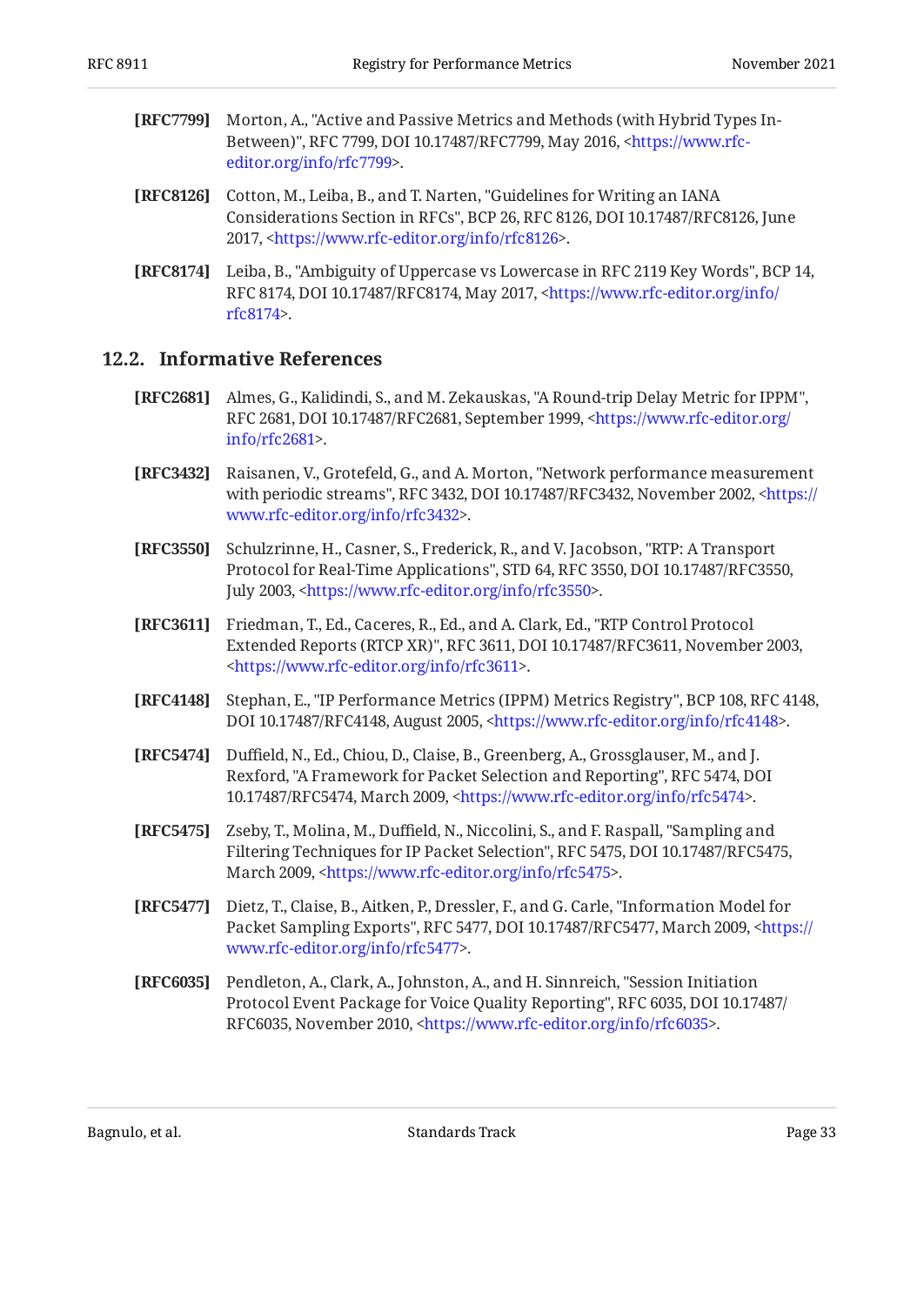<span id="page-33-2"></span>

| [RFC6248] Morton, A., "RFC 4148 and the IP Performance Metrics (IPPM) Registry of Metrics       |
|-------------------------------------------------------------------------------------------------|
| Are Obsolete", RFC 6248, DOI 10.17487/RFC6248, April 2011, <https: th="" www.rfc-<=""></https:> |
| editor.org/info/rfc6248>.                                                                       |

- <span id="page-33-7"></span>**[RFC6991]** Schoenwaelder, J., Ed., "Common YANG Data Types", RFC 6991, DOI 10.17487/ RFC6991, July 2013, <https://www.rfc-editor.org/info/rfc6991>.
- <span id="page-33-5"></span>**[RFC7012]** Claise, B., Ed. and B. Trammell, Ed., "Information Model for IP Flow Information Export (IPFIX)", RFC 7012, DOI 10.17487/RFC7012, September 2013, [<https://](https://www.rfc-editor.org/info/rfc7012) . [www.rfc-editor.org/info/rfc7012>](https://www.rfc-editor.org/info/rfc7012)
- <span id="page-33-6"></span>**[RFC7014]** D'Antonio, S., Zseby, T., Henke, C., and L. Peluso, "Flow Selection Techniques", RFC 7014, DOI 10.17487/RFC7014, September 2013, [<https://www.rfc-editor.org/info/](https://www.rfc-editor.org/info/rfc7014) . [rfc7014](https://www.rfc-editor.org/info/rfc7014)>
- <span id="page-33-4"></span>**[RFC7594]** Eardley, P., Morton, A., Bagnulo, M., Burbridge, T., Aitken, P., and A. Akhter, "A , Framework for Large-Scale Measurement of Broadband Performance (LMAP)" RFC 7594, DOI 10.17487/RFC7594, September 2015, [<https://www.rfc-editor.org/](https://www.rfc-editor.org/info/rfc7594) . [info/rfc7594>](https://www.rfc-editor.org/info/rfc7594)
- <span id="page-33-1"></span>**[RFC7679]** Almes, G., Kalidindi, S., Zekauskas, M., and A. Morton, Ed., "A One-Way Delay Metric for IP Performance Metrics (IPPM)", STD 81, RFC 7679, DOI 10.17487/ RFC7679, January 2016, <https://www.rfc-editor.org/info/rfc7679>.
- <span id="page-33-3"></span>**[RFC8912]** Morton, A., Bagnulo, M., Eardley, P., and K. D'Souza, "Initial Performance Metrics Registry Entries", RFC 8912, DOI 10.17487/RFC8912, November 2021, [<https://](https://www.rfc-editor.org/info/rfc8912) . [www.rfc-editor.org/info/rfc8912>](https://www.rfc-editor.org/info/rfc8912)

## <span id="page-33-0"></span>**[Acknowledgments](#page-33-0)**

Thanks to Brian Trammell and Bill Cerveny, IPPM co-chairs during the development of this memo, for leading several brainstorming sessions on this topic. Thanks to Barbara Stark and Juergen Schoenwaelder for the detailed feedback and suggestions. Thanks to Andrew McGregor for suggestions on metric naming. Thanks to Michelle Cotton for her early IANA review, and to Amanda Baber for answering questions related to the presentation of the Registry and accessibility of the complete template via URL. Thanks to Roni Even for his review and suggestions to generalize the procedures. Thanks to all of the Area Directors for their reviews.